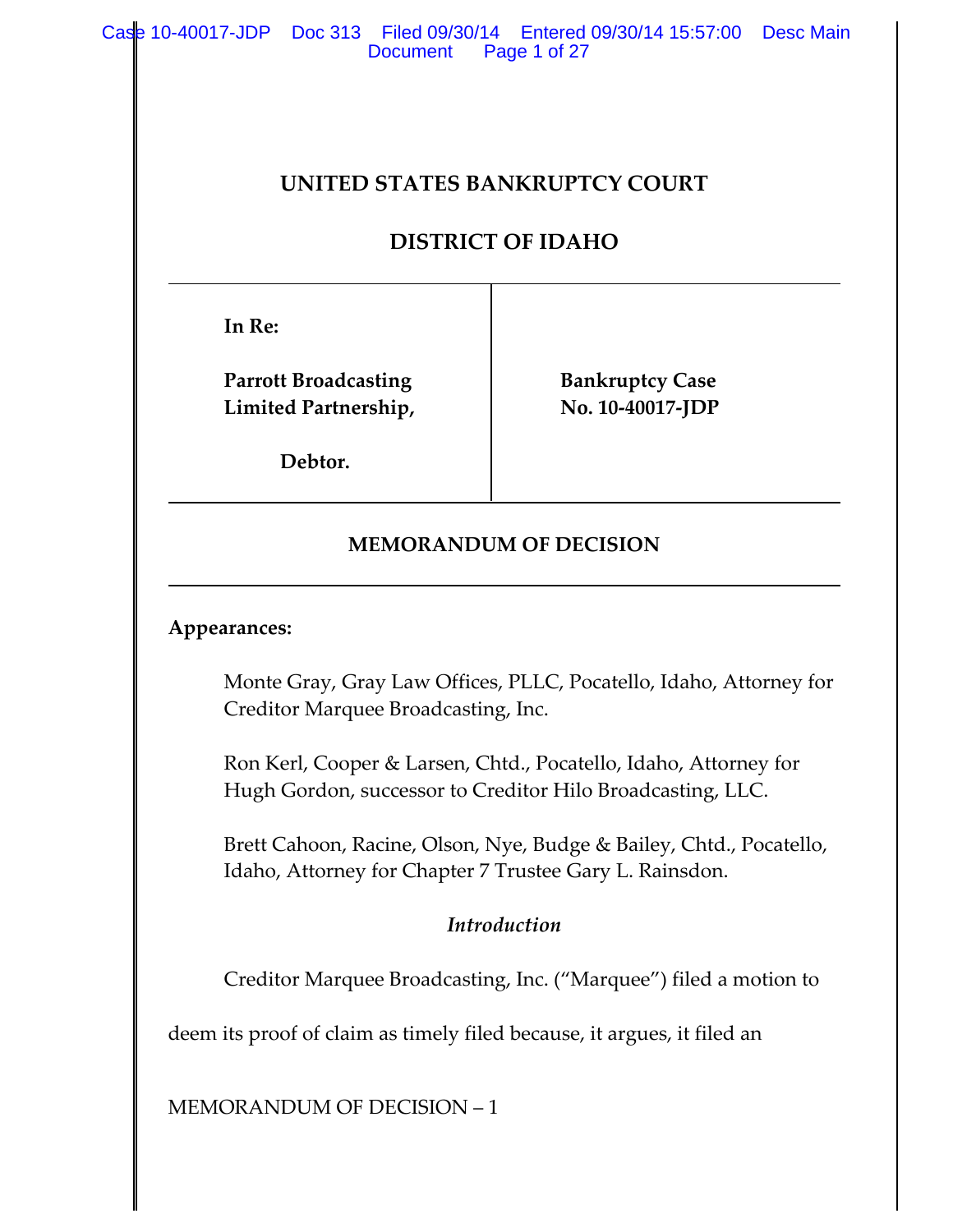"informal" proof of claim before the filing deadline. Dkt. No. 307. Hugh Gordon, the successor in interest to creditor Hilo Broadcasting, Inc. ("Hilo"), filed an objection to Marquee's motion. Dkt. No. 311. The Court conducted a hearing concerning Marquee's motion on July 29, 2014, at which Marquee, Hilo, and chapter 7 trustee Gary Rainsdon ("Trustee") appeared through counsel and presented arguments in support of their respective positions. At the conclusion of the hearing, the Court took the issues under advisement. This Memorandum is the Court's findings of fact, conclusions of law, and decision concerning those issues. *See* Rules 9014 and  $7052.<sup>1</sup>$ 

### *Facts*

The debtor, Parrott Broadcasting Limited Partnership ("Debtor"), filed a chapter 11 petition on January 7, 2010. Dkt. No. 1. Debtor listed Marquee as an unsecured creditor in its schedules. Dkt. No. 16 at 24. Sometime in February, 2010, during the chapter 11 case, Marquee

 $1$  Unless otherwise indicated, all chapter and section references are to the Bankruptcy Code, 11 U.S.C. §§ 101 – 1532, and all Rule references are to the Federal Rules of Bankruptcy Procedure, Rules 1001 – 9037.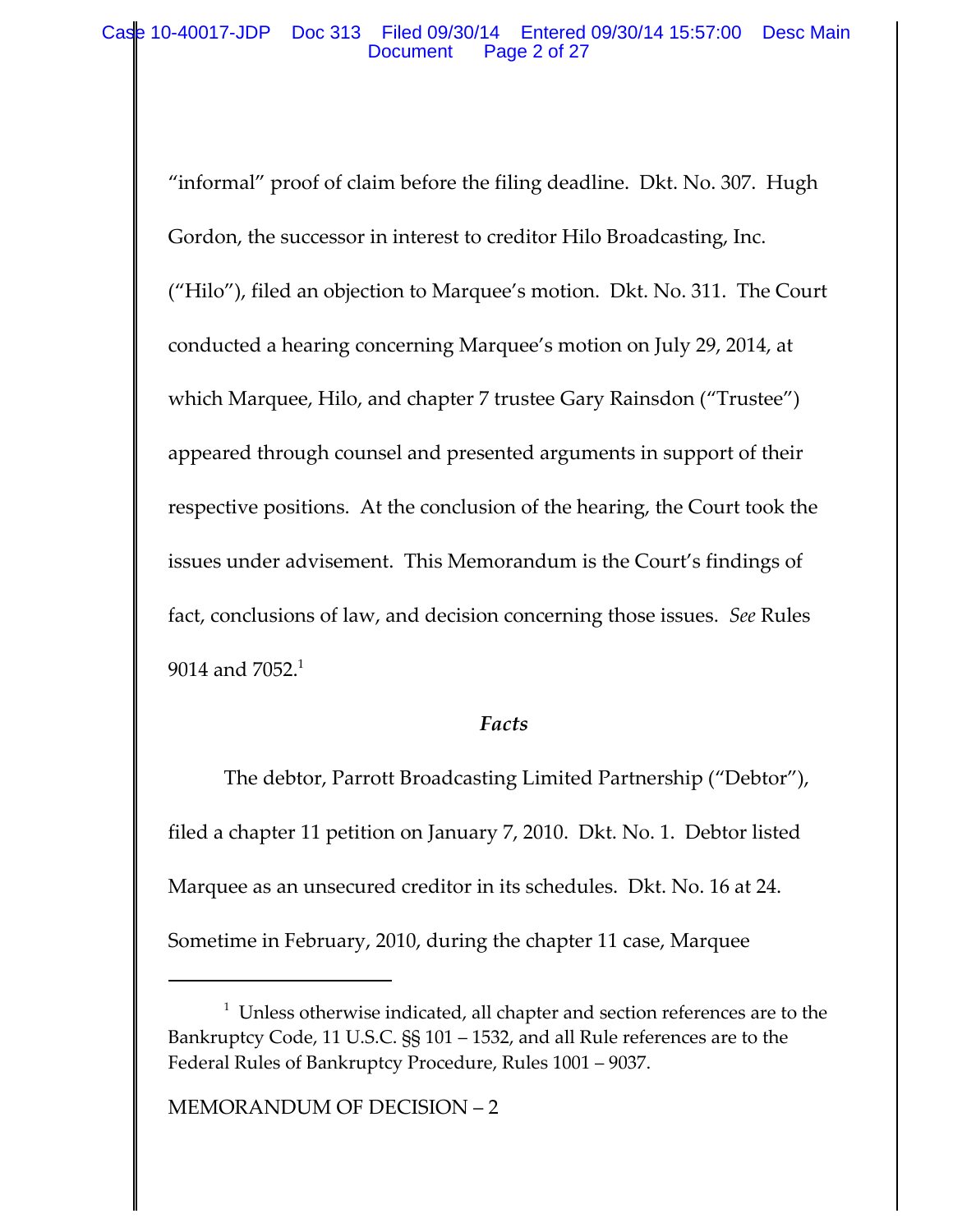submitted a form entitled "Declaration of Willingness to Serve on Unsecured Creditors' Committee" form (the "Declaration")<sup>2</sup> to the Office of the U.S. Trustee for the District of Idaho ("UST"). Dkt. No. 305, Exhibit A. The Declaration was a form which was sent by the UST to various creditors listed by Debtor in its schedules to, as its title indicates, gauge the creditors' interest in serving on the Unsecured Creditors' Committee (the "Committee") to be appointed by the UST in the chapter 11 case. The Declaration was filled out by attorney Brian Lane, a Marquee officer and shareholder. Where the form requested the "NAME OF THE CREDITOR," the Declaration stated "Brian J. Lane (d/b/a Marquee Broadcasting)" and provided an address, phone and fax number, and the signature of Mr. Lane. The form asked the recipient creditor to explain the "Nature of claim,"and the "Amount of unsecured claim," and in response, Mr. Lane indicated that Marquee's claim was based upon a "promissory note," and that the claim amount was "\$230,671.88." As noted above, the Declaration

 $^2$  Although the document is labeled "Declaration," it is not signed under penalty of perjury. *See* 28 U.S.C. § 1746.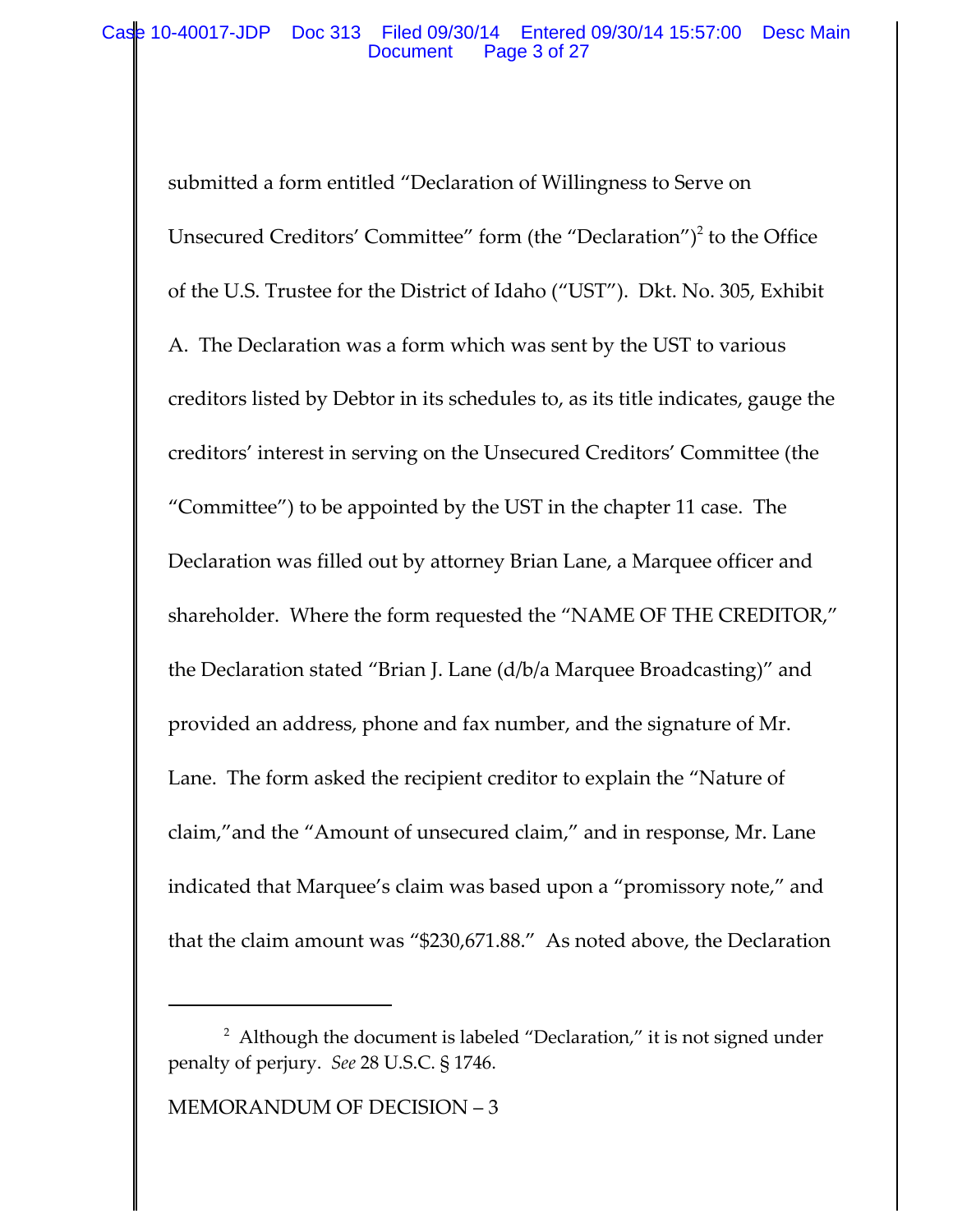was not sent to nor filed with the Court; it was sent directly to the UST.

Presumably in response to its receipt of the Declaration, Mr. Lane "c/o Marquee Broadcasting, Inc." was appointed to serve on the Committee by the UST on March 18, 2010. Dkt. No. 23. Thereafter, Mr. Lane was elected to serve as the chair of the Committee, and in that capacity, he signed an application to employ Dan Green of Racine, Olson, Nye, Budge & Bailey, Chartered, as counsel for the Committee, which application was filed in the bankruptcy case on April 5, 2010. Dkt. No. 25; Dkt. No. 305, Exhibit B.

On February 10, 2011, on motion of the UST, and with no objection by Debtor, the Court converted the bankruptcy case to a case under chapter 7. Dkt. No. 114. Mr. Rainsdon was appointed as chapter 7 trustee. Dkt. No. 115. On April 5, 2011, the Court approved Trustee's application to employ Mr. Green as his counsel in the case. Dkt. No. 134.

After conversion, on March 14, 2011, Mr. Lane drafted an email to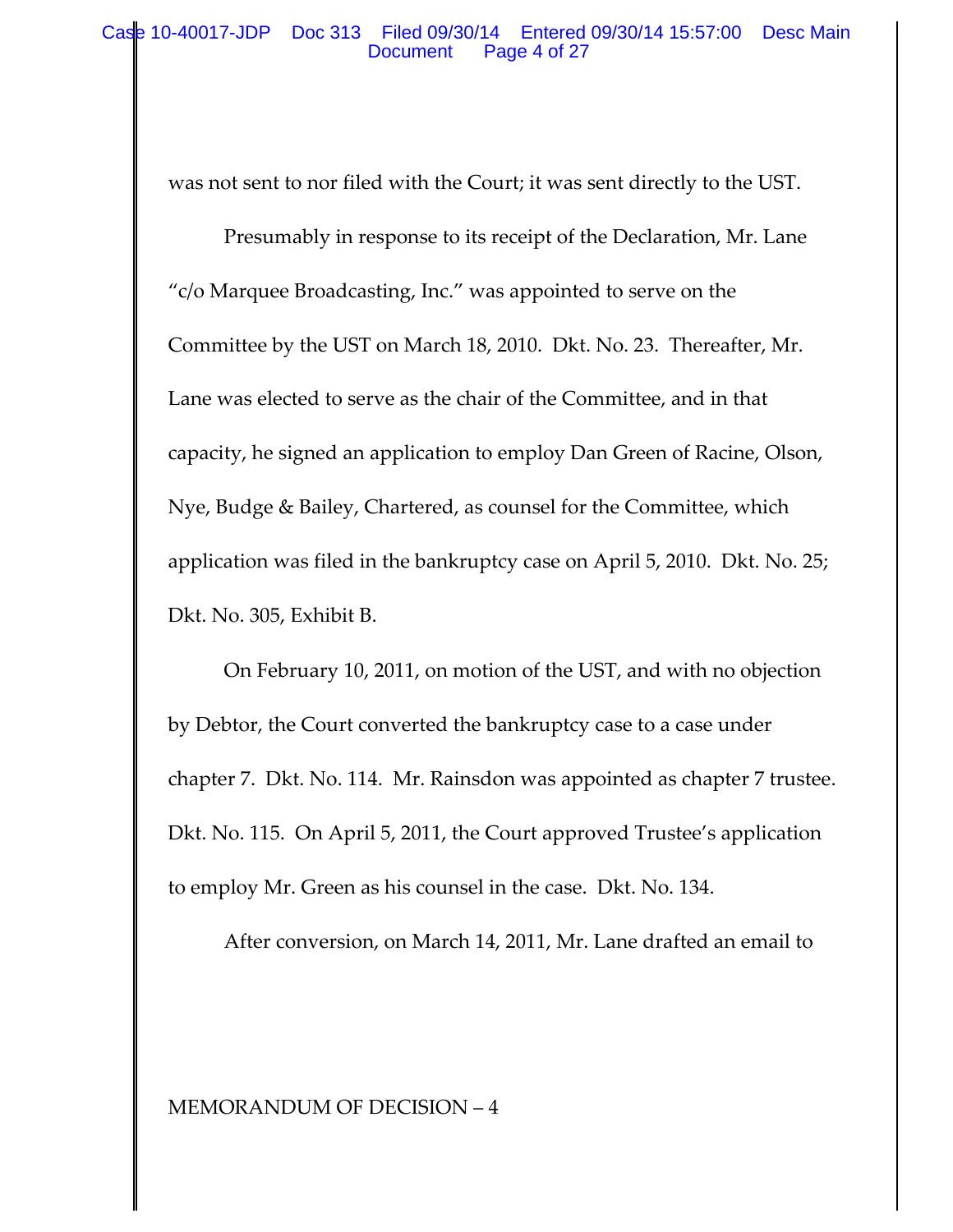Mr. Green<sup>3</sup> which stated, "we all received new claims forms as part of the conversion to [c]hapter 7. Do we need to fill these out again, or are we deemed to have already filed a claim based on the earl[ier] [c]hapter 11 process?" Dkt. No. 305, Exh. C. Mr. Green responded via email that, "the claims filed in the chapter 11 will carry over to the chapter 7 case." *Id.* However, Marquee had not filed a formal proof of claim in the chapter 11 case, nor would it file a formal proof of claim in the chapter 7 case before the deadline to do so had passed.

The deadline for filing timely claims in the chapter 7 case was June 13, 2011. Hilo timely filed a proof of claim in the chapter 7 case. Trustee's Final Accounting, Dkt. No. 285 at 4. According to Trustee's Final Accounting, Hilo holds an allowed unsecured claim for \$165,170, and as a result, could expect to receive a pro rata distribution on its allowed claim of about 29 percent. *Id.*

 $^3\,$  At this point, Trustee had filed the application to employ Mr. Green as his counsel in the chapter 7 case, but the order approving his employment had not been entered. Presumably, Lane was corresponding with Green in his former capacity as counsel for the Committee.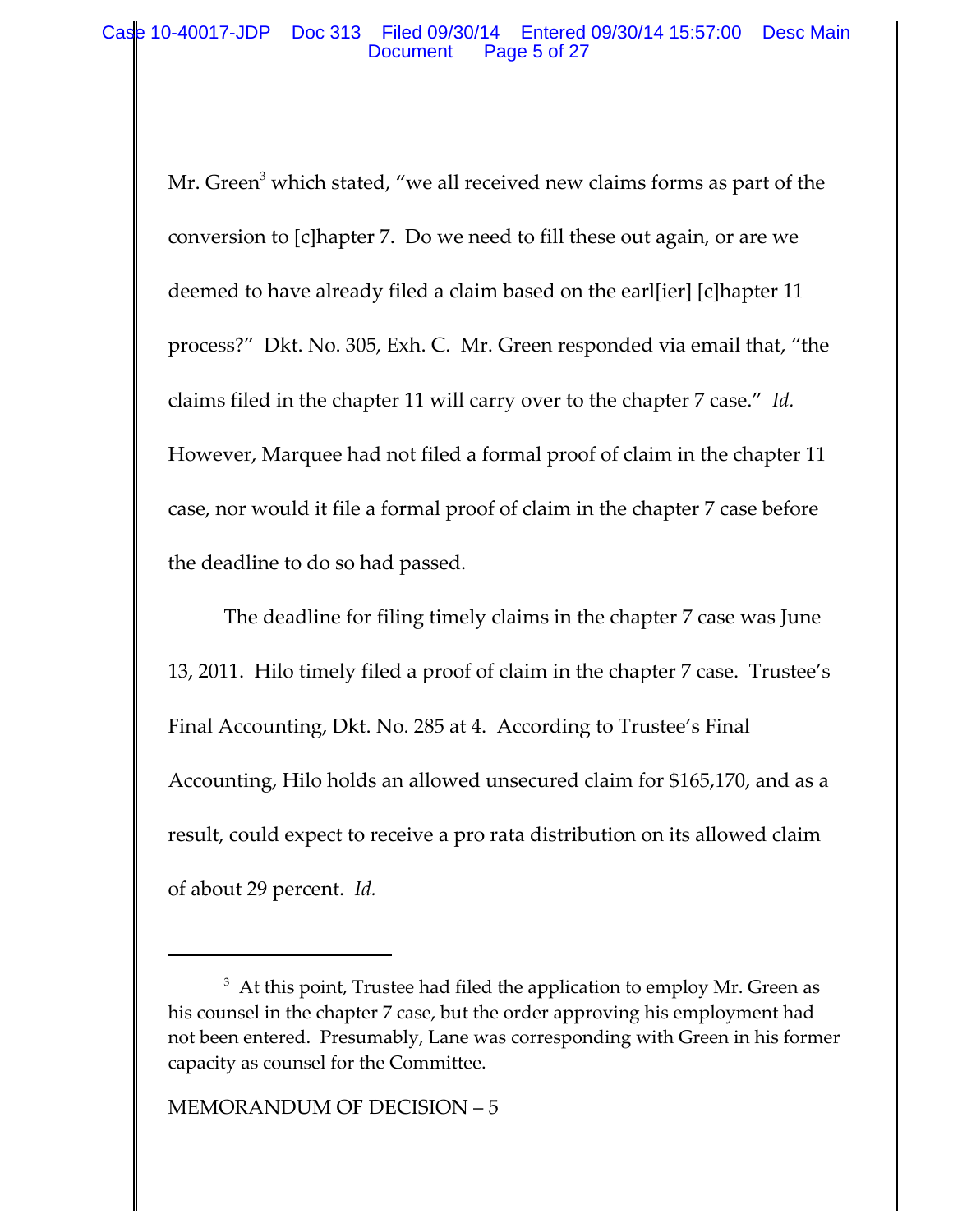### Case 10-40017-JDP Doc 313 Filed 09/30/14 Entered 09/30/14 15:57:00 Desc Main Document Page 6 of 27

After Trustee's Final Accounting was filed, Lane noticed that Marquee was not on the list of creditors holding allowed unsecured claims eligible to receive a distribution. On June 3, 2014, Marquee's counsel filed a notice of appearance, Lane's declaration explaining Marquee's predicament, and an executed, formal proof of claim for \$230,671.88. The proof of claim listed the creditor as "Marquee Broadcasting, Inc." and represented that the basis for the claim was a promissory note, although no copy of a promissory note was attached to the proof of claim. *See* Proof of Claim No. 36‐1. On July 25, 2014, Marquee filed an amended proof of claim for the same amount, this time attaching a copy of the promissory note. *See* Proof of Claim No. 36‐2.

A hearing on Trustee's Final Accounting took place on June 3, 2014, the same date Marquee filed its first formal proof of claim with the Court. Dkt. No. 306. Counsel for Trustee, Hilo, and Marquee appeared. Given the undetermined status of Marquee's claim, the Court declined to approve Trustee's Final Accounting, and instead, allowed Marquee time to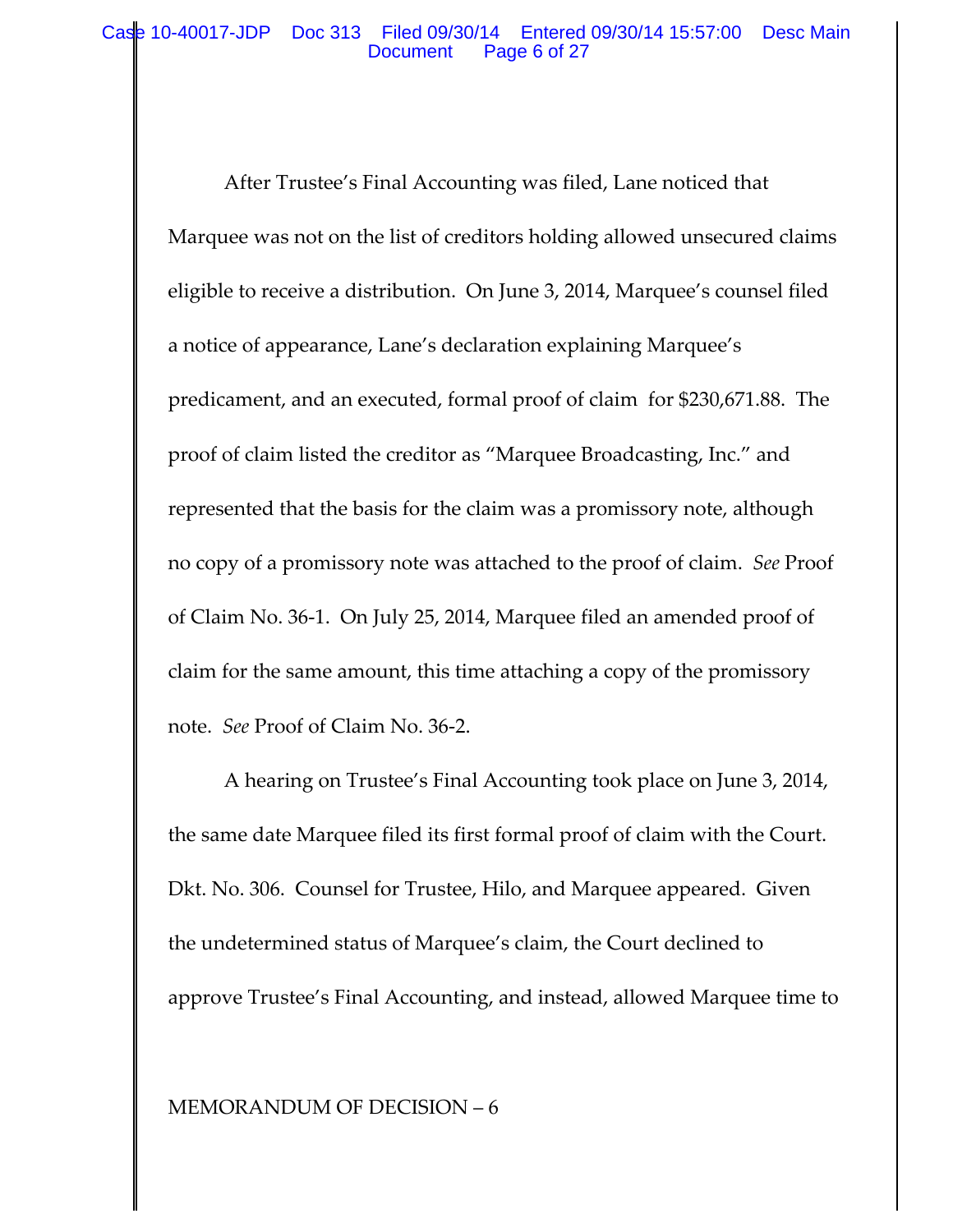file a motion asking that its claim be treated as timely filed.

In its motion, filed on June 17, 2014, Marquee requests an order from the Court deeming the Declaration sent by Marquee to the UST to be a timely informal proof of claim, such that it could thereafter be amended by the formal proof of claim filed on June 3, 2014, and amended on July 25, 2014. Dkt. Nos. 307 and 309. Hilo objected to the motion. Dkt. No. 311.

## *Analysis and Disposition*

Marquee argues that its proof of claim, as amended, should be deemed timely so that it may share in distributions to creditors by Trustee. Marquee contends that the Declaration it sent to the UST during the chapter 11 case satisfies all the case law requirements for a timely informal proof of claim. Marquee also argues that Hilo has not made a sufficient showing that it will be prejudiced to an extent justifying disallowance of Marquee's amendments to its informal proof of claim.

In opposition, Hilo argues that the Declaration does not constitute an informal proof of claim under the court‐made standards. First, Hilo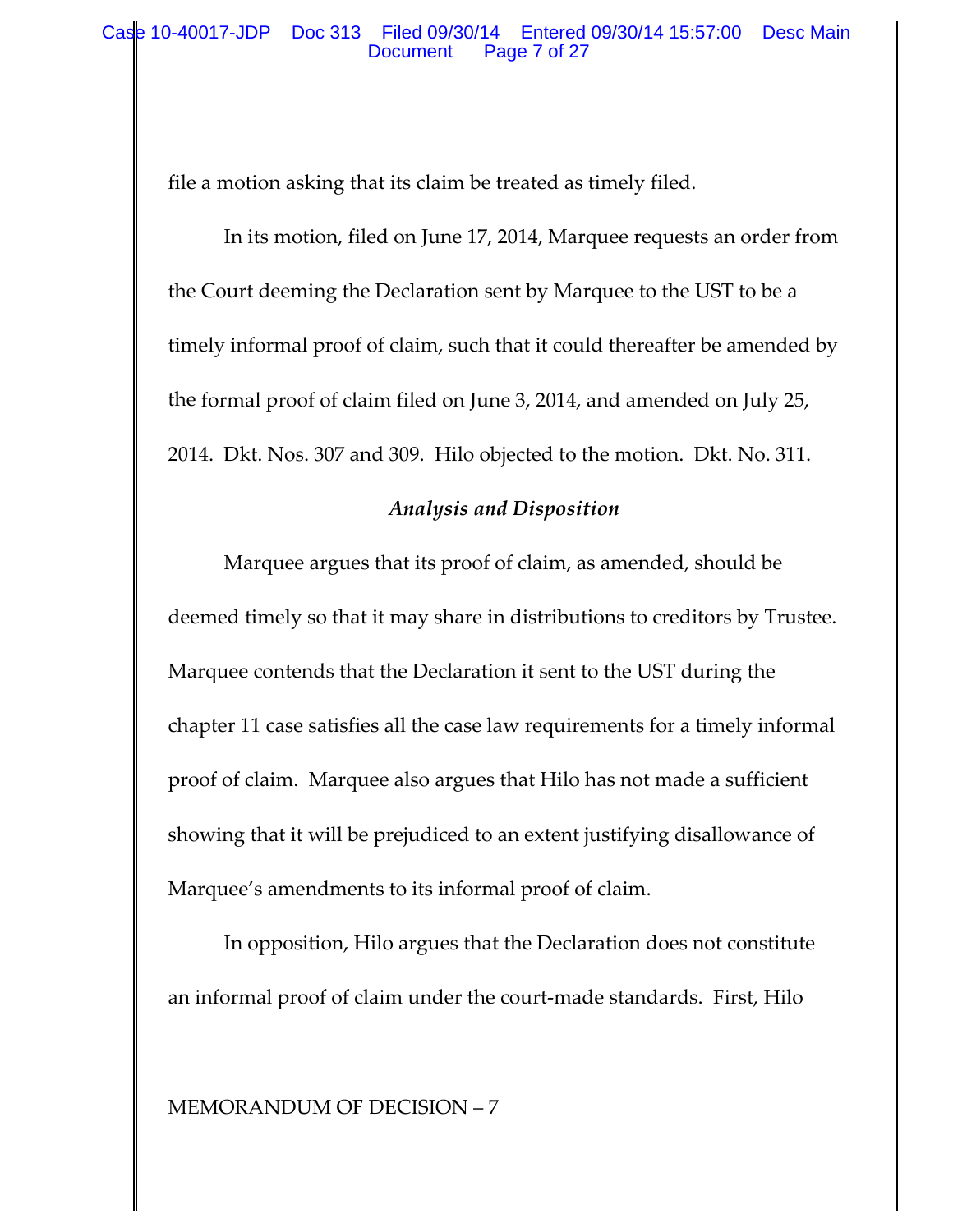points out the creditor listed in the Declaration sent to the UST is "Brian J. Lane d/b/a Marquee Broadcasting,"while the creditor listed by Debtor in its schedules, and named in the formal proofs of claims filed with the Court, was "Marquee Broadcasting, Inc."<sup>4</sup> Second, Hilo argues that the Declaration lacks both an "explicit demand" for payment and any evidence showing Marquee's "intent to hold the estate liable," both requisites for a proper informal proof of claim. Finally, Hilo argues that it will indeed be prejudiced if Marquee's amended claim is allowed because, as a creditor holding an allowed claim entitling it to twenty‐nine cents on the dollar, its distribution will be diminished to about eleven cents on the dollar if Marquee's motion is granted.

<sup>&</sup>lt;sup>4</sup> Hilo also initially argued that because the basis for Marquee's claim was a promissory note, but no such note was attached to either the Declaration or original proof of claim, the claim is defective and should be disallowed. In the Court's view, this argument concerning the form of Marquee's claim has been rendered moot based upon the amended proof of claim filed by Marquee, No. 36‐2, filed on July 25, 2014, which included a copy of the promissory note.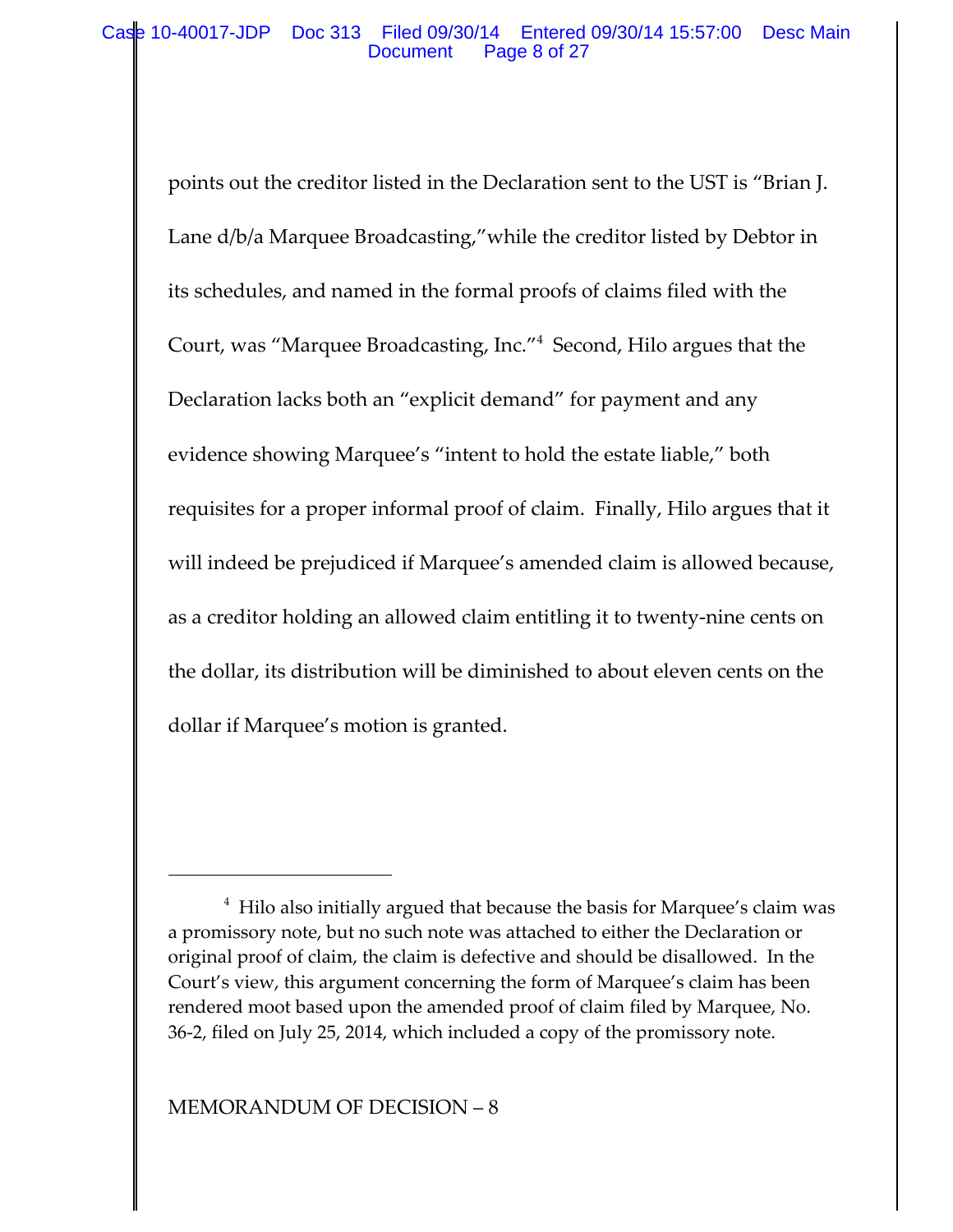Trustee belatedly sided with Hilo in this dispute.<sup>5</sup>

# **I. Applicable Law**

Section 501(a) authorizes, but does not require, a creditor to file a proof of claim. However, under § 502(a), for a claim to be "allowed" in a chapter 7 case, proof of a creditor's claim must be "filed under section 501 . . . ." And, of significance here, only those creditors holding allowed unsecured claims may participate in distributions in a chapter 7 case. In particular, under § 726(a)(2)(A), after administrative expenses are paid,

Chapter 7 trustees routinely object to creditor claims that are not timely filed. That this trustee would prefer to occupy a spectator's seat in a contest between dueling creditors concerning whether a purported creditor's claim should be allowed until he apparently evaluates how the battle is progressing is disconcerting.

 $^5\,$  The Court is perplexed by Trustee's refusal, until the eleventh hour, to take a position concerning the status of Marquee's claim in this contest. Trustee did not object to Marquee's proofs of claim when filed as untimely, nor did he object to Marquee's motion to deem them timely filed based upon the informal proof of claim doctrine. And although the Court invited Trustee's counsel to express his views concerning whether Marquee's claim should be allowed at the hearing on the motion, counsel declined, preferring to instead "defer" to the Court's judgment. When the Court questioned this curious posture in light of Trustee's statutory duty to object to the allowance of any "improper" claim, *see* § 704(5), counsel briefly consulted with Trustee and, seemingly reluctantly, indicated that Trustee now "joined" in the objection filed by Hilo.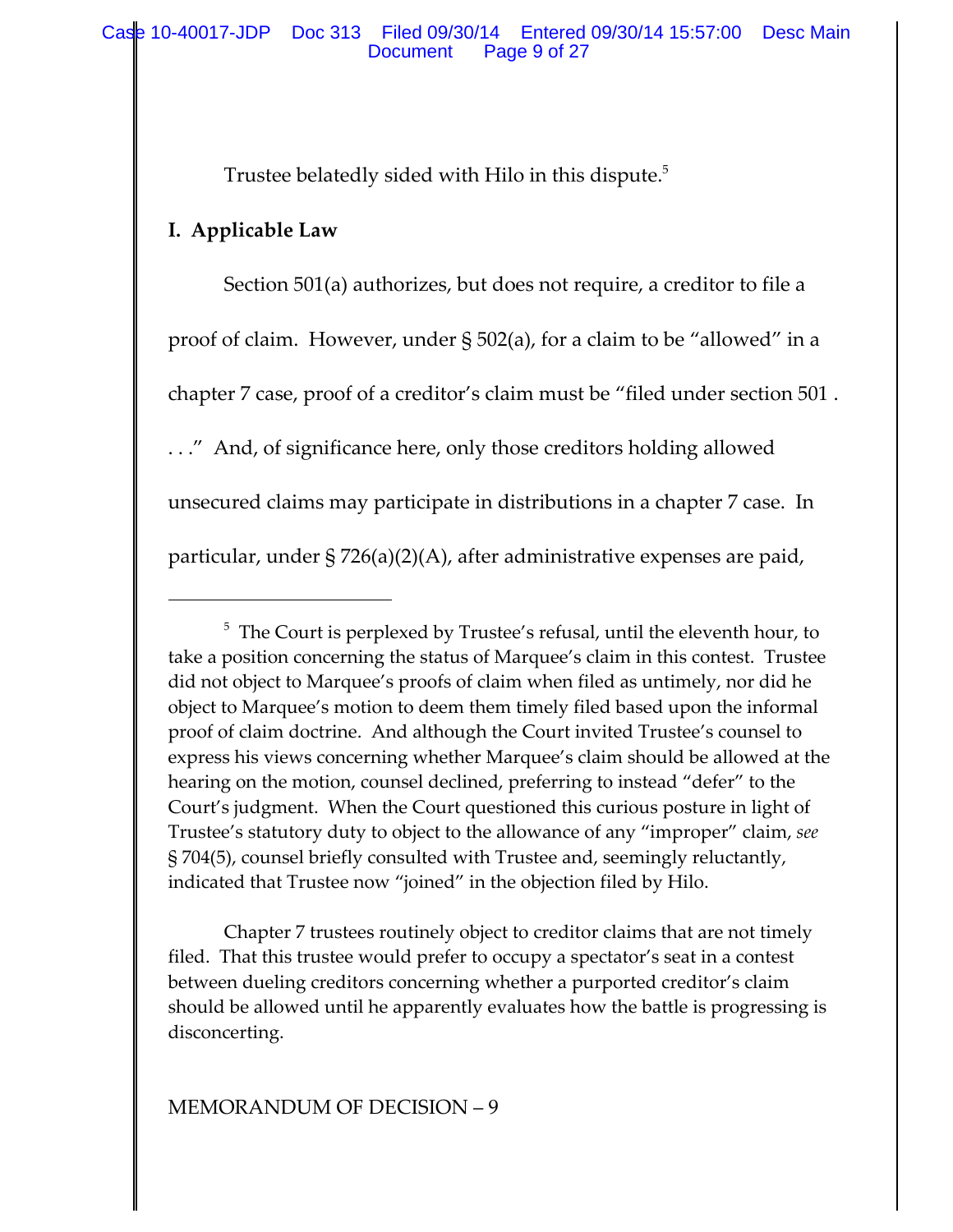### Case 10-40017-JDP Doc 313 Filed 09/30/14 Entered 09/30/14 15:57:00 Desc Main Document Page 10 of 27

distributions are made to creditors holding an "allowed unsecured claim . . . proof of which is  $- \dots$  timely filed under section 501(a)  $\dots$ ." If the funds available to distribute are not sufficient to pay allowed unsecured claims in full, a distribution is made pro rata among those holding timely allowed claims. § 726(b). Indeed, only when all timely allowed claims are paid in full do creditors holding tardily filed claims share in distributions.  $\S 726(a)(2)(C)$ .

The Rules address the requirements for both the substance and timely filing of a proof of claim. *See* Rules 3002(a) (requiring creditor to file a proof of claim as provided in the Rules, with certain exceptions not relevant here); Rule 3002(b) (requiring that the proof of claim be "filed" per Rule 5005, again with limited exceptions not relevant here); Rule 3002(c) (establishing the deadline for filing proofs of claim); Rule 5005(a) and (c) (requiring that proofs of claim be filed with the clerk of the bankruptcy court, or with permission, with the bankruptcy judge, and providing that a paper "intended to be filed with the clerk but erroneously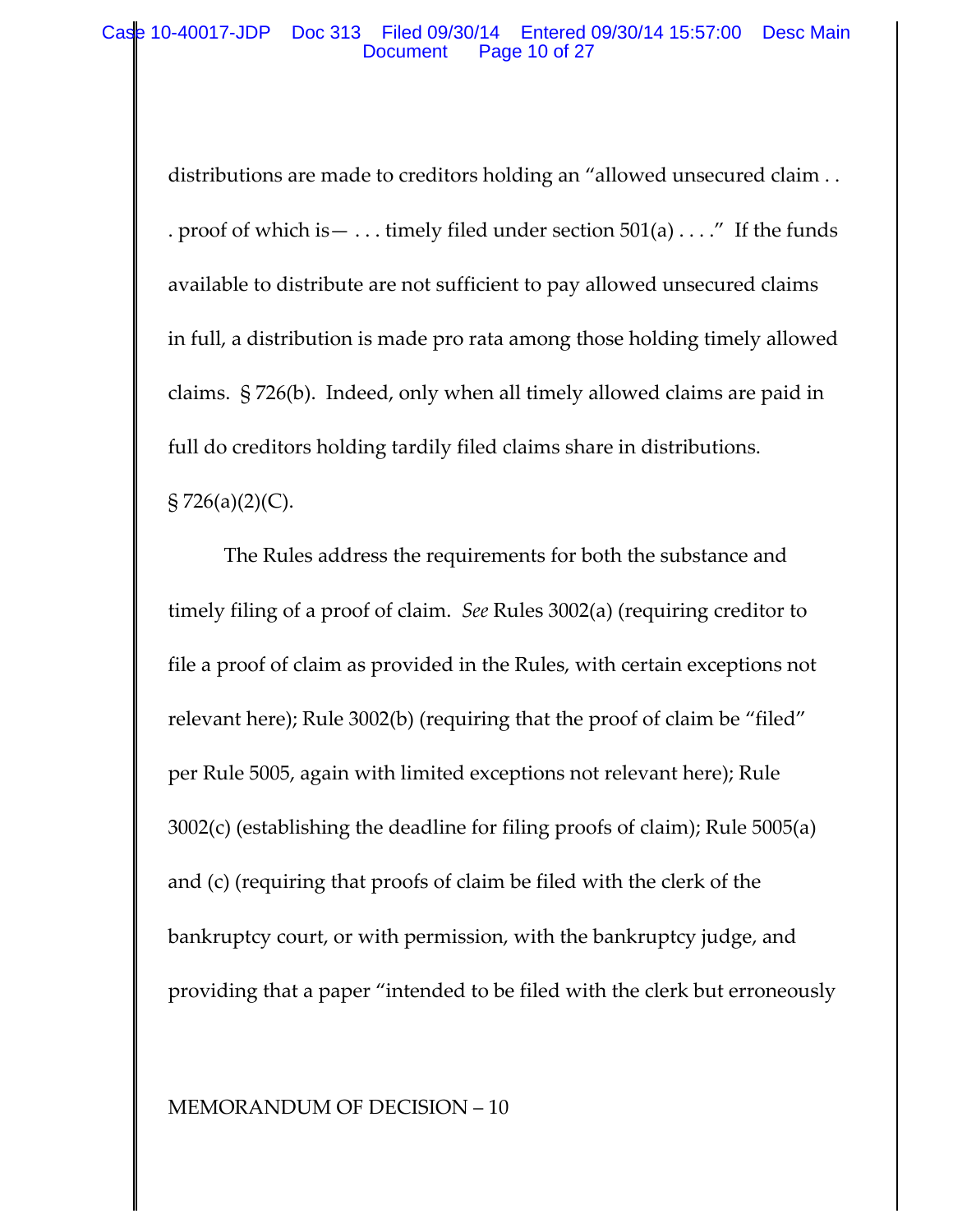delivered to the United States trustee . . ." be thereafter transmitted to the clerk); and Rule 9009 (requiring that parties use the Official Forms for papers filed in bankruptcy cases, one of which is Form 10 for a proof of claim).

These Code sections and Rules do not help Marquee. Clearly, Marquee did not file anything with the Clerk of this Court until it tendered its original proof of claim, and that filing came after the deadline for the filing of timely claims. In addition, there is no evidence that the Declaration Marquee returned to the UST was ever "intended to be with the clerk" such that its "filing" with that agency is effective under the Rules. Finally, the Declaration is not similar to Official Form 10, the form required for a proof of claim.

Despite the provisions of the Code and Rules requiring that a formal proof of claim be timely filed for a creditor to share in distributions from a chapter 7 bankruptcy case, a court‐made doctrine recognizing "informal" proofs of claim has long been a part of Ninth Circuit bankruptcy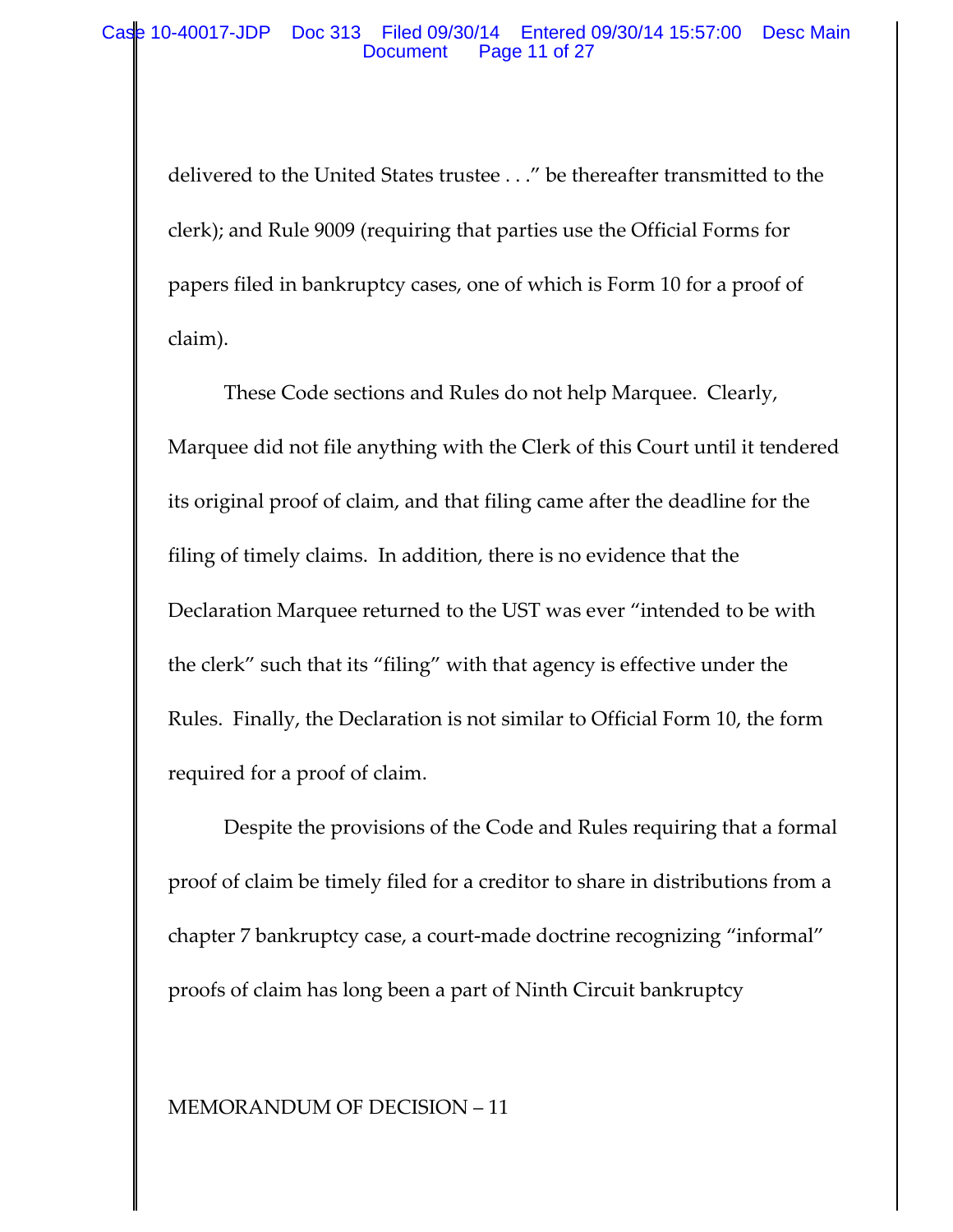### Case 10-40017-JDP Doc 313 Filed 09/30/14 Entered 09/30/14 15:57:00 Desc Main Document Page 12 of 27

jurisprudence. *Dicker v. Dye (In re Edelman)*, 237 B.R. 146, 154 (9th Cir. BAP 1999) (citing *In re Patterson‐MacDonald Shipbuilding Co. Carstens v. McLean*, 293 F. 190, 191 (9th Cir. 1923)); *In re Simplot*, 2014 WL 2112937, at \*4 (Bankr. D. Idaho 2014). Simply put, this doctrine implements a "so-called rule of liberality in amendments to creditors' proofs of claim so that [a late‐filed] formal claim relates back to a previously filed informal claim." *Wright v. Holm (In re Holm)*, 931 F.2d 620, 622 (9th Cir. 1991) (quoting *Anderson‐ Walker Indus., Inc. v. Lafayette Metals, Inc. (In re Anderson‐Walker Indus., Inc.)*, 798 F.2d 1285, 1287 (9th Cir. 1986)).

So what is required for an effective, informal proof of claim? First, as a general matter, an informal proof of claim "must state an explicit demand showing the nature and amount of the claim against the estate, and evidence an intent to hold the debtor liable." *Sambo's Rest., Inc v. Wheeler (In re Sambo's Rest., Inc.)*, 754 F.2d 811, 815 (9th Cir. 1985) (citing *Cnty. of Napa v. Franciscan Vineyards (In re Franciscan Vineyards)*, 597 F.2d 181, 182‐83 (9th Cir. 1979) (per curiam), *cert. denied*, 445 U.S. 915 (1980)). In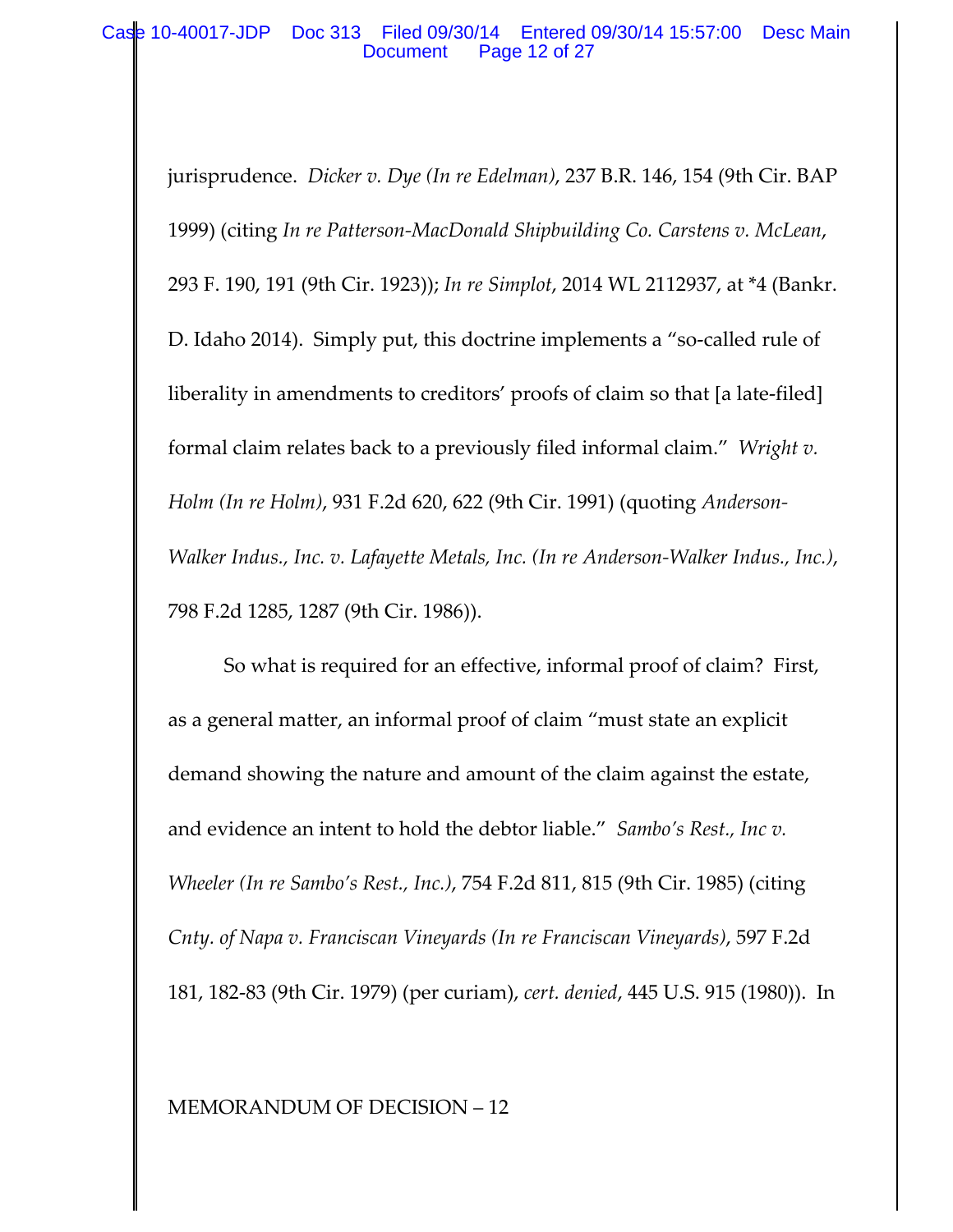applying this doctrine in various contexts, the Ninth Circuit BAP has instructed that, to establish an effective informal claim has been submitted, the creditor must show, at a minimum: "(1) presentment of a writing; (2) within the time for the filing of claims; (3) by or on behalf of the creditor; (4) bringing to the attention of the court; (5) the nature and amount of a claim asserted against the estate." *Pac. Res. Credit Union v. Fish (In re Fish)*, 456 B.R. 413, 417 (9th Cir. BAP 2011) (citing *In re Edelman*, 237 B.R. at 155). As explained by the BAP,

Over the years, numerous types of documents and pleadings have been deemed adequate by the Ninth Circuit to constitute an informal proof of claim. *See In re Holm*, 931 F.2d at 622‐23 (a disclosure statement); [*Pizza of Hawaii, Inc. v. Shakey's, Inc. (]In re Pizza of Hawaii*[*)*], 761 F.2d 1374, 1381‐82 (9th Cir. 1985) (a complaint for relief from the automatic stay with attachments); *In re Sambo's Rest[]., Inc.*, 754 F.2d at 815‐16 (a complaint removed from state court); []*In re Franciscan Vineyards*[], 597 F.2d [] at 182‐83 [] (a letter to a bankruptcy trustee, even though it had not been filed with the bankruptcy court); *Sun Basin Lumber Co. v. United States*, 432 F.2d 48 (9th Cir. 1970) (an objection to trustee's petition to sell property).

*Forward Progress Mgmnt. Real Estate, Inc. v. The Yucca Group, LLC (In re The*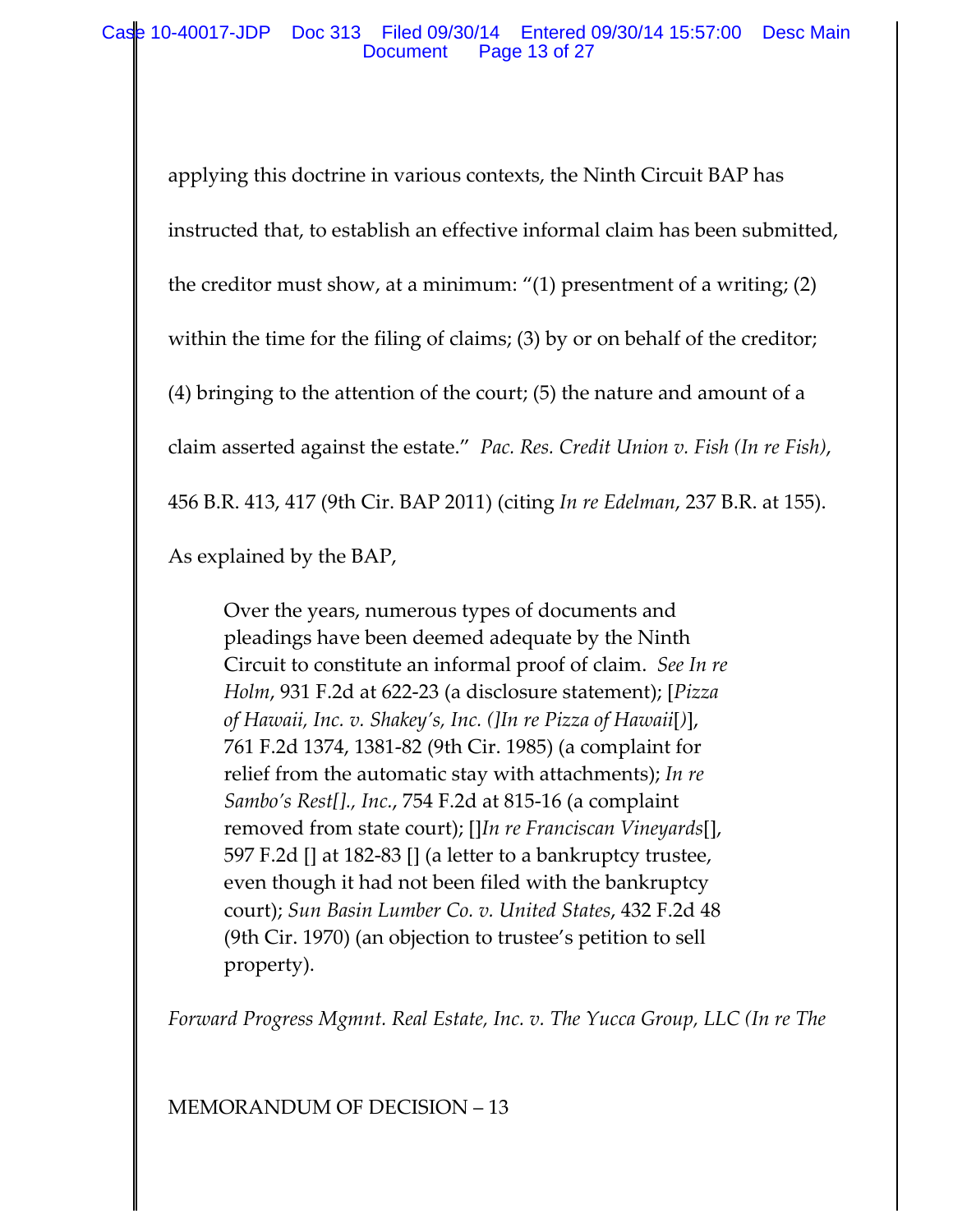*Yucca Group, LLC)*, 2012 WL 2086485, at \*6 (9th Cir. BAP 2012); *see also In re Anderson‐Walker Indus., Inc.*, 798 F.2d at 1285 (letter to counsel for the chapter 7 trustee stating that the creditor was owed money and expected payment by the estate even though this letter was not filed with the bankruptcy court); *but see In re Edelman*, 237 B.R. at 154 (phone calls made to the U.S. Trustee during a debtor's chapter 11 case during which the creditor's claims against the estate were discussed were not sufficient to establish an informal proof of claim); *Bowden v. Structured Invs. Co., LLC (In re Bowden)*, 315 B.R. 903 (Bankr. W.D. Wa. 2004) (debtor's listing a creditor's claim in its schedules did not constitute an informal proof of claim); *In re Degiulio*, 2000 WL 35439050, at \*1‐2 (Bankr. D. Idaho April 17, 2000) (same).

Significant here, and even though the informal proof of claim doctrine requires that it be brought "to the attention of the court," "[t]he document that purports to be an informal proof of claim need not be filed in the court." *In re Holm*, 931 F.2d at 622 (citing *In re Franciscan Vineyards,*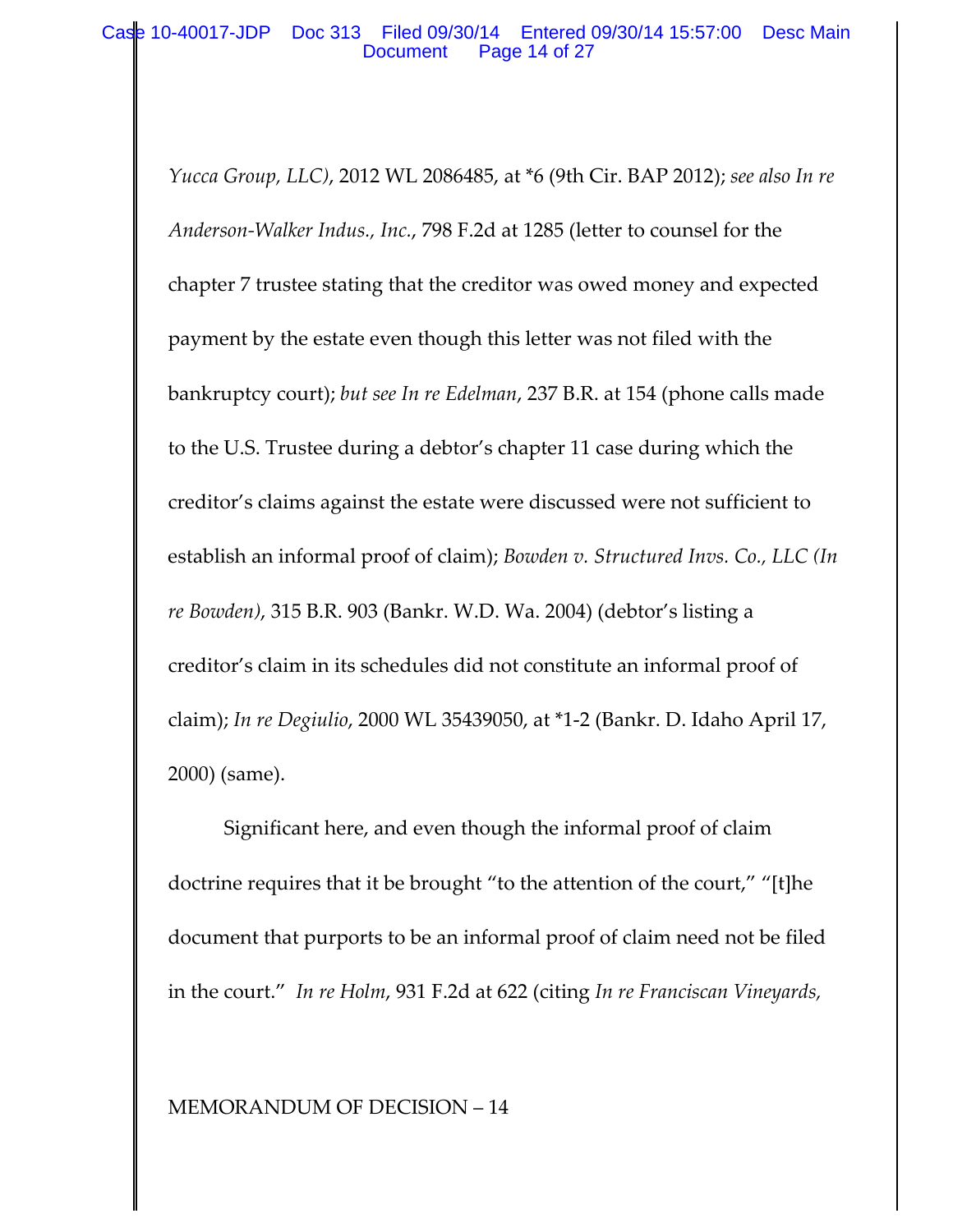*Inc.*, 597 F.2d at 183). In fact, the Ninth Circuit has held:

[a] creditor who sends a paper to a court‐appointed trustee or other official, under circumstances that the sender can be said to have acted with an expectation that it receive an official response, has done so with an intent that the paper is being "filed." The sender is in error, however, because the paper should have been "filed" with the bankruptcy court. The sender has thus "intended to . . . [file] but erroneously delivered [the paper] to the trustee."In the "interest of justice," a bankruptcy court may then "deem" that the paper has been filed on time.

*In re Anderson‐Walker Indus., Inc.*, 798 F.2d at 1288 (quoting Rule 509 under

the Bankruptcy Act; now, with some amendments, Rule 5005)**.** A

bankruptcy court's determination of whether a document is an informal

proof of claim is an issue of law. *In re Fish*, 456 B.R. at 417 (citing *In re Pizza*

*Hawaii, Inc.*, 761 F.2d at 1377).

Here, even if the Declaration can effectively serve as Marquee's informal claim, its form was deficient since it failed to contain all the information required for a proof of claim. As a result, not only must Marquee show that it had an allowable, timely, informal proof of claim, it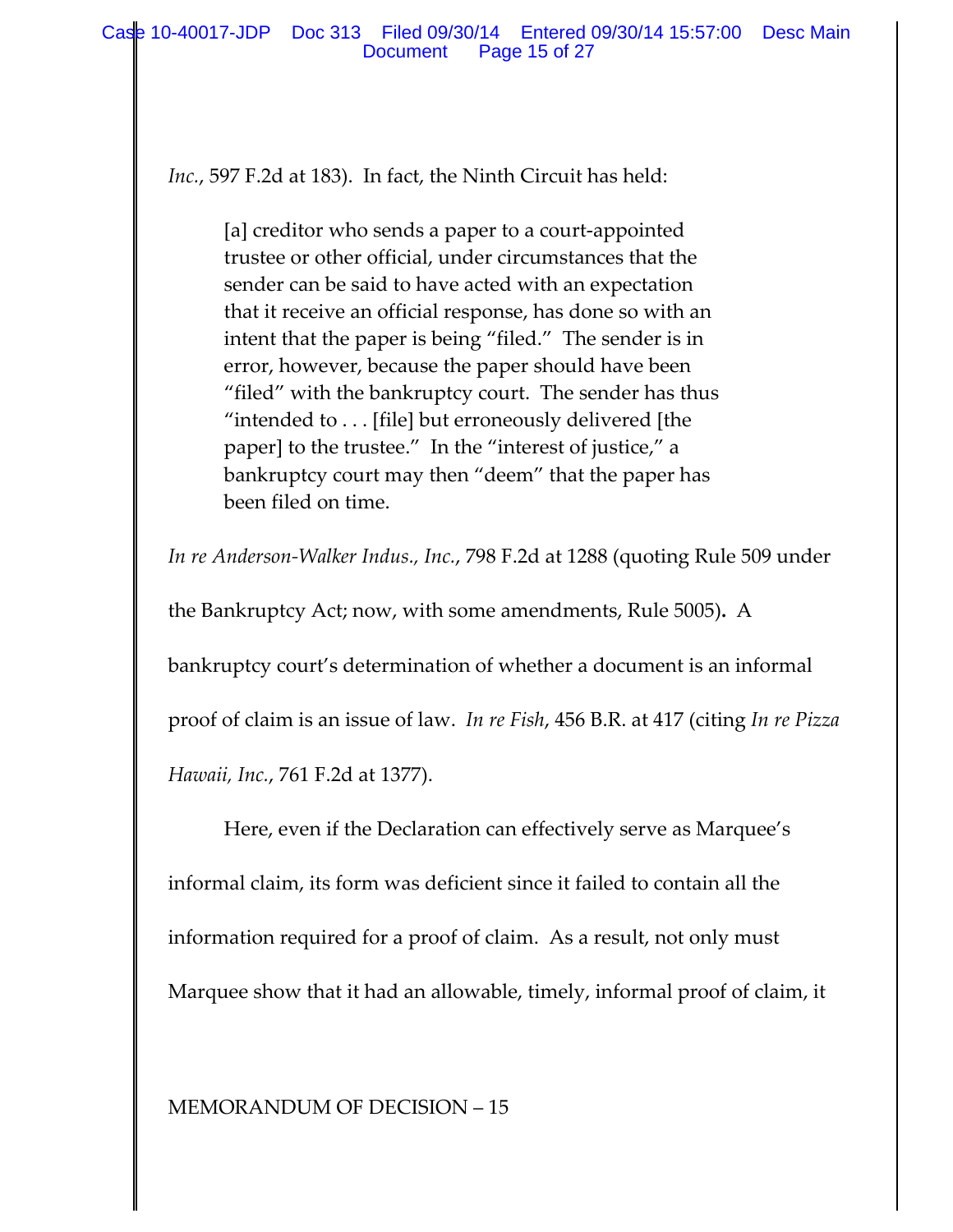### Case 10-40017-JDP Doc 313 Filed 09/30/14 Entered 09/30/14 15:57:00 Desc Main Document Page 16 of 27

must demonstrate that the "amendments" it later made to the informal claim via the formal proofs of claim cured the informal claim's defects. In that respect, the case law establishes that a bankruptcy court may disallow an amendment to a proof of claim if allowing that amendment would result in prejudice to other parties. *In re Sambo's Rest., Inc.*, 754 F.2d at 816‐ 17. The factors a court may consider to determine prejudice include whether there has been "bad faith or unreasonable delay in filing the amendment, impact on other claimants, reliance by the debtor or other creditors, and change of the debtor's position." *Wall Street Plaza, LLC v. JSJF Corp. (In re JSJF Corp.)*, 344 B.R. 94, 102 (9th Cir. BAP 2006) (quoting *Roberts Farms, Inc. v. Bultman (In re Roberts Farms, Inc.)*, 980 F.2d 1248, 1251‐ 52 (9th Cir. 1992)). The burden of showing prejudice is on the party objecting to the amendment. *In re Sambo's Rest., Inc.*, 754 F.2d at 817. A bankruptcy court's determination of whether to allow amendment of a proof of claim is reviewed on appeal for an abuse of discretion. *In re JSJF Corp.*, 344 B.R. at 99.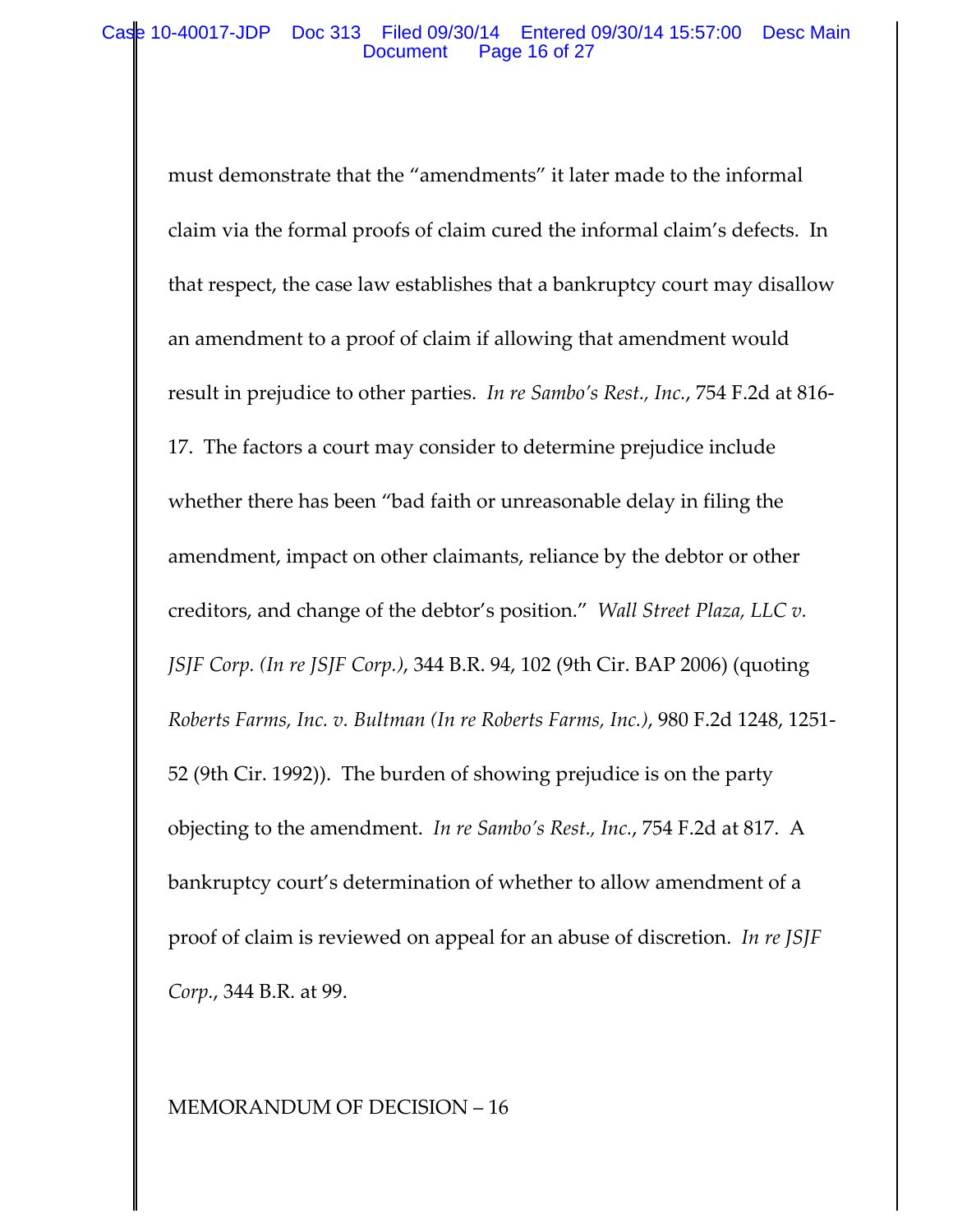## **II. Application of the Law to the Facts**

Applying these principles to the facts of this case, the Court somewhat reluctantly concludes that Marquee's claim should be allowed. Simply put, the Declaration Marquee sent to the UST was sufficient to constitute an effective informal proof of claim, and in addition, Hilo has not shown that it will be prejudiced if Marquee is allowed to amend the informal proof of claim.

## **A. Was the Declaration an Effective Informal Proof of Claim?**

Hilo does not dispute that the first two prongs of the informal proof of claim doctrine are satisfied here. The Court agrees. The Declaration is a writing that was submitted to the UST in or around February 2010; the UST acted in response to the Declaration by placing Marquee on the Committee on March 18, 2010. *See* Dkt. No. 23. These dates were all before the claims bar date in the chapter 7 case of June 13, 2011.

Hilo does dispute that the remaining three elements for an effective informal proof of claim are satisfied by the Declaration. The Court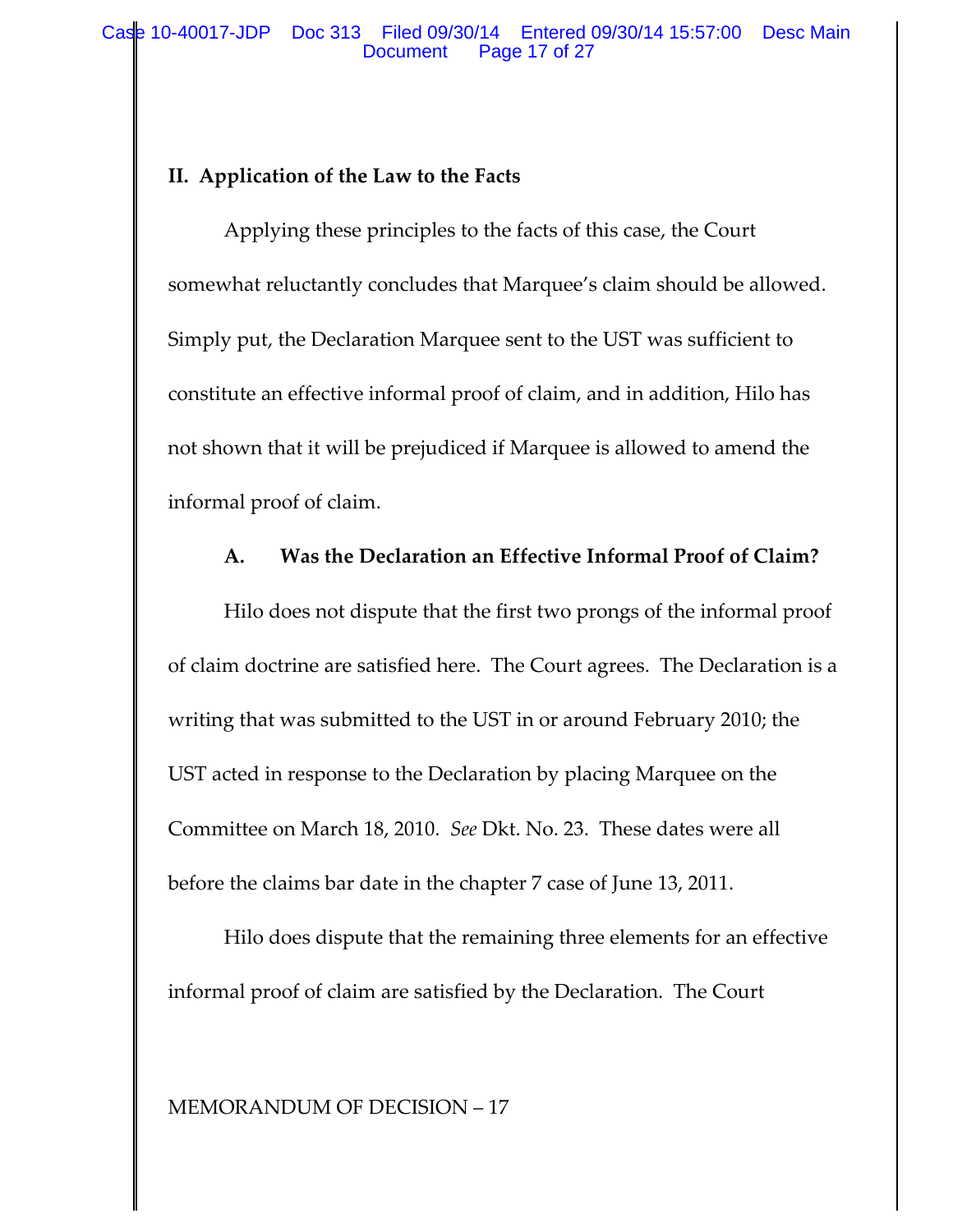### Case 10-40017-JDP Doc 313 Filed 09/30/14 Entered 09/30/14 15:57:00 Desc Main Document Page 18 of 27

respectfully disagrees. Setting aside for a moment the primary issue in this case, whether the Declaration is sufficient to bring the claim "to the attention of the court," the Court must first determine whether the Declaration is "by or on behalf of the creditor," and whether it states "the nature and amount of a claim asserted against the estate."

The Court concludes that the Declaration constitutes an adequate statement of a claim "by or on behalf of the creditor," Marquee, notwithstanding that it incorrectly lists the creditor's name as "Brian J. Lane (d/b/a Marquee Broadcasting)." "[R]easonably construed," the Declaration makes it clear enough that a claim is held by Marquee, even though the exact name of the creditor in the Declaration is not precisely correct. *See In re Franciscan Vineyards, Inc.*, 597 F.2d at 182 (quoting *In re Patterson‐MacDonald Shipbuilding, Co.*, 293 F. at 192); *In re Simplot*, 2014 WL 2112937, at \*5.

Next, the Court concludes that the Declaration adequately states "the nature and amount of the claim asserted against the estate." The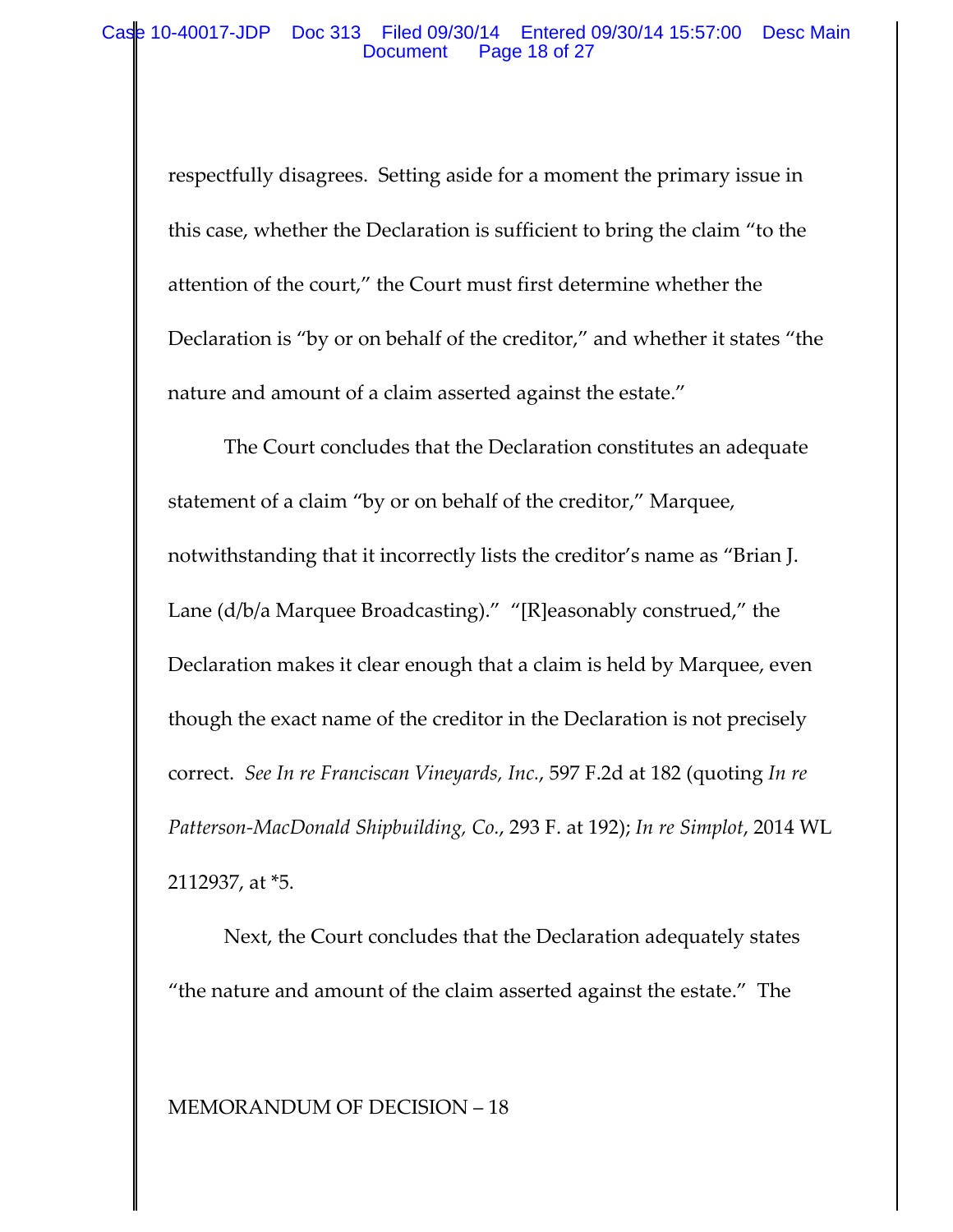### Case 10-40017-JDP Doc 313 Filed 09/30/14 Entered 09/30/14 15:57:00 Desc Main Document Page 19 of 27

Declaration indicates that the claim is based upon a "promissory note," and that the "amount of the unsecured claim" is "\$230,671.88." Further, as a request to be appointed to the Committee, whose goal it was to represent the interests of Debtor's unsecured creditors in the bankruptcy case, the Declaration is sufficient to state Marquee's intent to hold the bankruptcy estate liable for the amount claimed. Indeed, there would be little purpose served by Marquee's service on the Committee had it not intended to share in any payments to Debtor's creditors.

The harder issue in this case, in the Court's view, is whether the Declaration, sent to the UST, is sufficient to "bring [the claim] to the attention of the court." Based upon the Ninth Circuit's liberal approach to this requirement, the Court concludes that the Declaration satisfies this requirement.

To begin, as noted above, in this Circuit, an informal proof of claim need not be filed with the court. *See In re Holm*, 931 F.2d at 622 (citing *In re Franciscan Vineyards, Inc.*, 597 F.2d at 183)*.* This liberal approach to the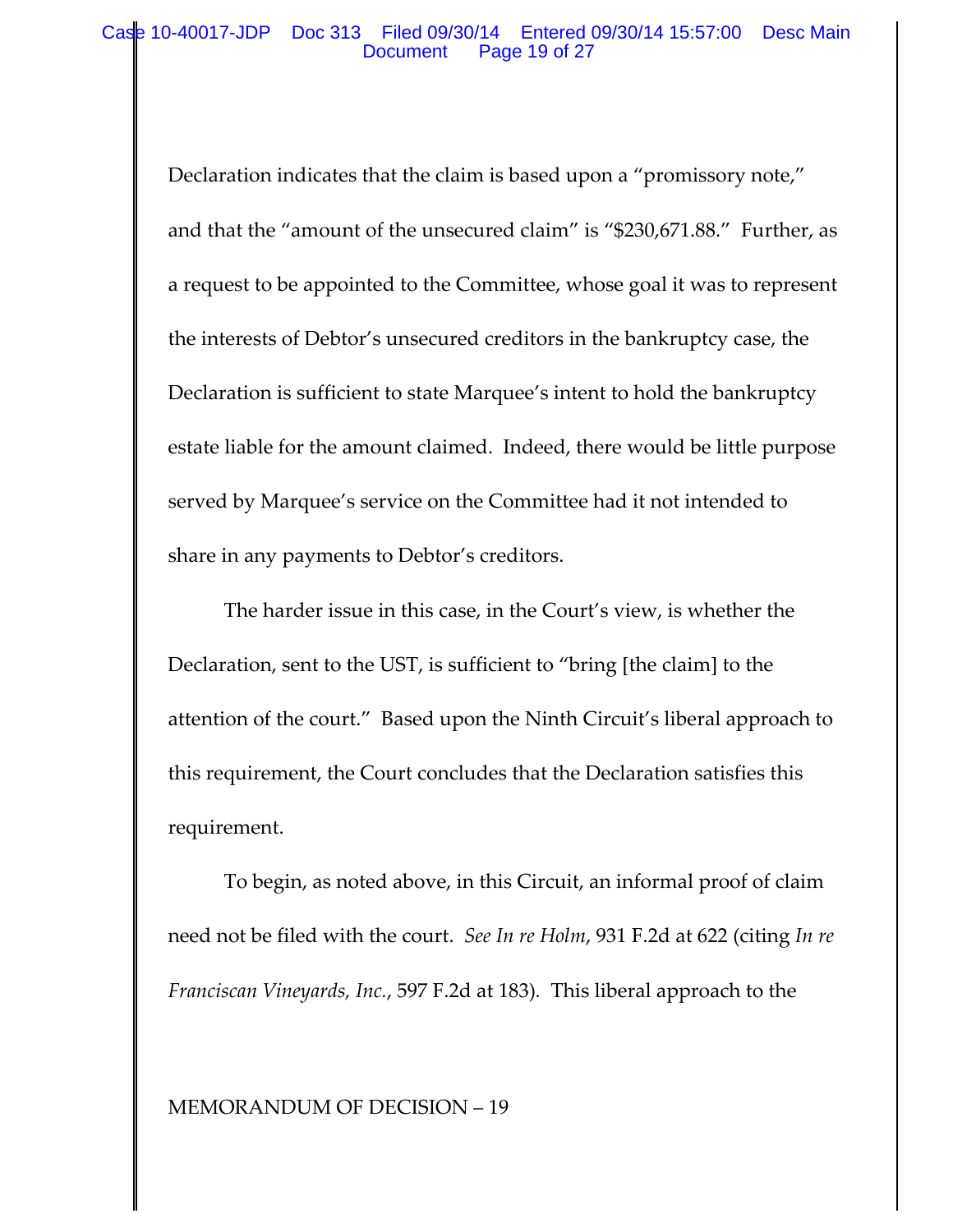"place of filing" question has not been adopted in all of the circuits. *See, e.g.*, *In re Griffin Trading Co.*, 270 B.R. 883, 896‐97 (Bankr. N.D. Ill. 2001) (collecting cases and noting "[u]nlike the Fifth, Sixth, Tenth and Eleventh Circuits, neither the Eighth or Ninth Circuits require that the creditor *file* the informal claim in the bankruptcy court.") (emphasis added)).

As an example of the contrasting approach to this issue, the Connecticut Bankruptcy Court considered a case with facts similar to this contest. *In re E.C.W., Inc.*, 107 B.R. 451 (Bankr. D. Conn. 1989). In that case, the creditor had failed to timely file a proof of claim in the debtor's chapter 11 case. However, during the time for filing claims, the creditor, through its attorney, submitted a letter to the UST that stated the amount of the claim and requested that the creditor be appointed to the unsecured creditors' committee. After the claims‐filing deadline, the creditor asked the bankruptcy court to find that the letter to the UST was effective as an informal proof of claim. The bankruptcy court articulated its test to determine whether a document is an informal proof of claim: "[i]f a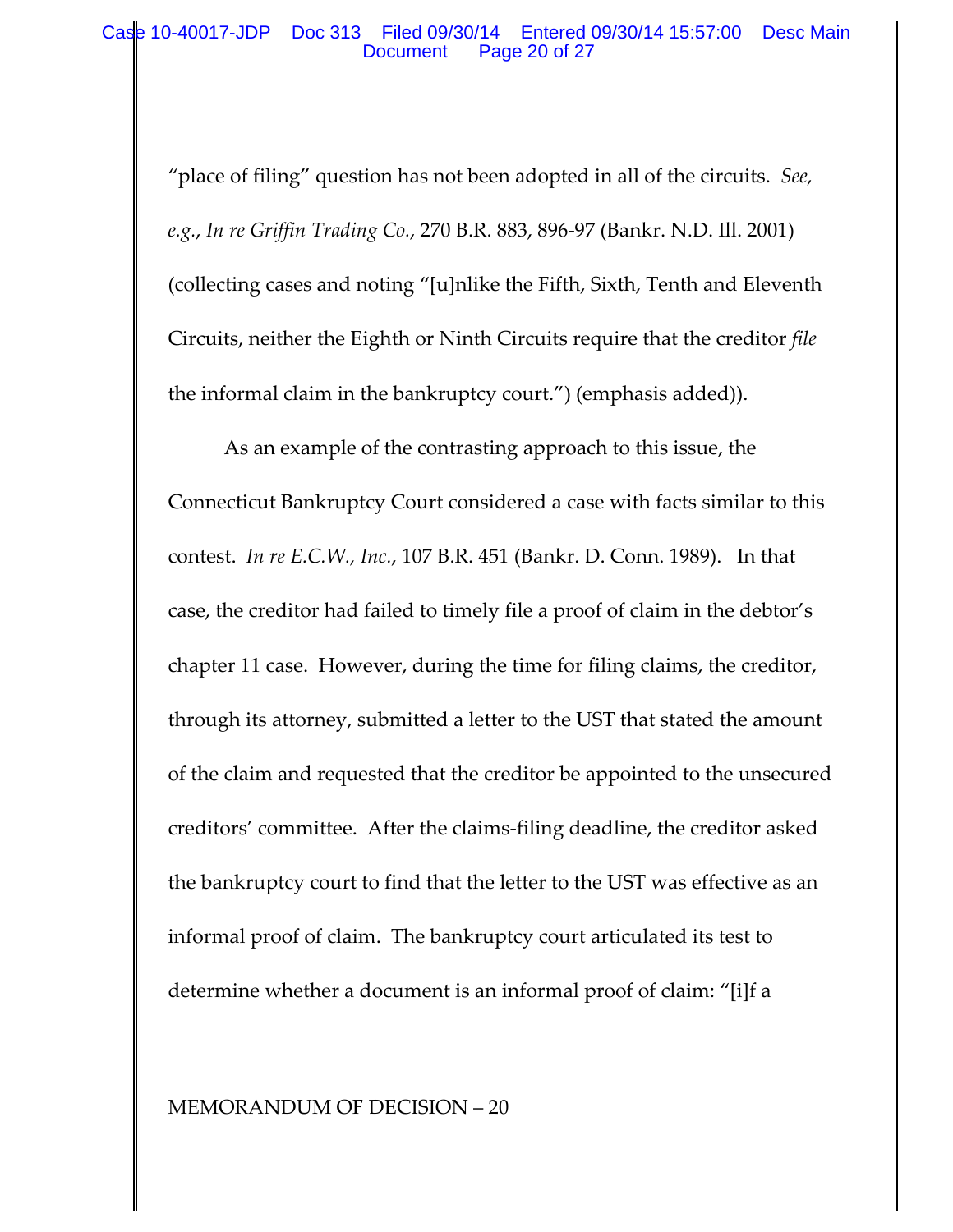### Case 10-40017-JDP Doc 313 Filed 09/30/14 Entered 09/30/14 15:57:00 Desc Main Document Page 21 of 27

writing sufficient to show the existence, nature and amount of a claim against the estate has been *filed and has timely become a part of the judicial record* prior to expiration of the time limit for filing such a claim, some courts have allowed an amendment to that informal proof of claim by a properly drawn formal proof of claim." *Id.* at 452‐53 (citing *In re Pabis*, 62 B.R. 633, 636 (Bankr. D. Conn. 1986) (emphasis added)). Based upon the court's precedent that required the document be filed and become a part of the court's record, the bankruptcy court concluded the letter to the UST did not qualify as an informal proof of claim. *Id.* at 453.

However, as stated above, the "actually‐filed" requirement is not the law in the Ninth Circuit. Instead, as summarized by the Ninth Circuit BAP, "[e]very case located by this Panel . . . requires, at an absolute minimum, that a writing be received by either the bankruptcy court *or a representative of the bankruptcy estate* no later than the claims bar date." *In re Edelman*, 237 B.R. at 155 (emphasis added). In other words, in this Circuit,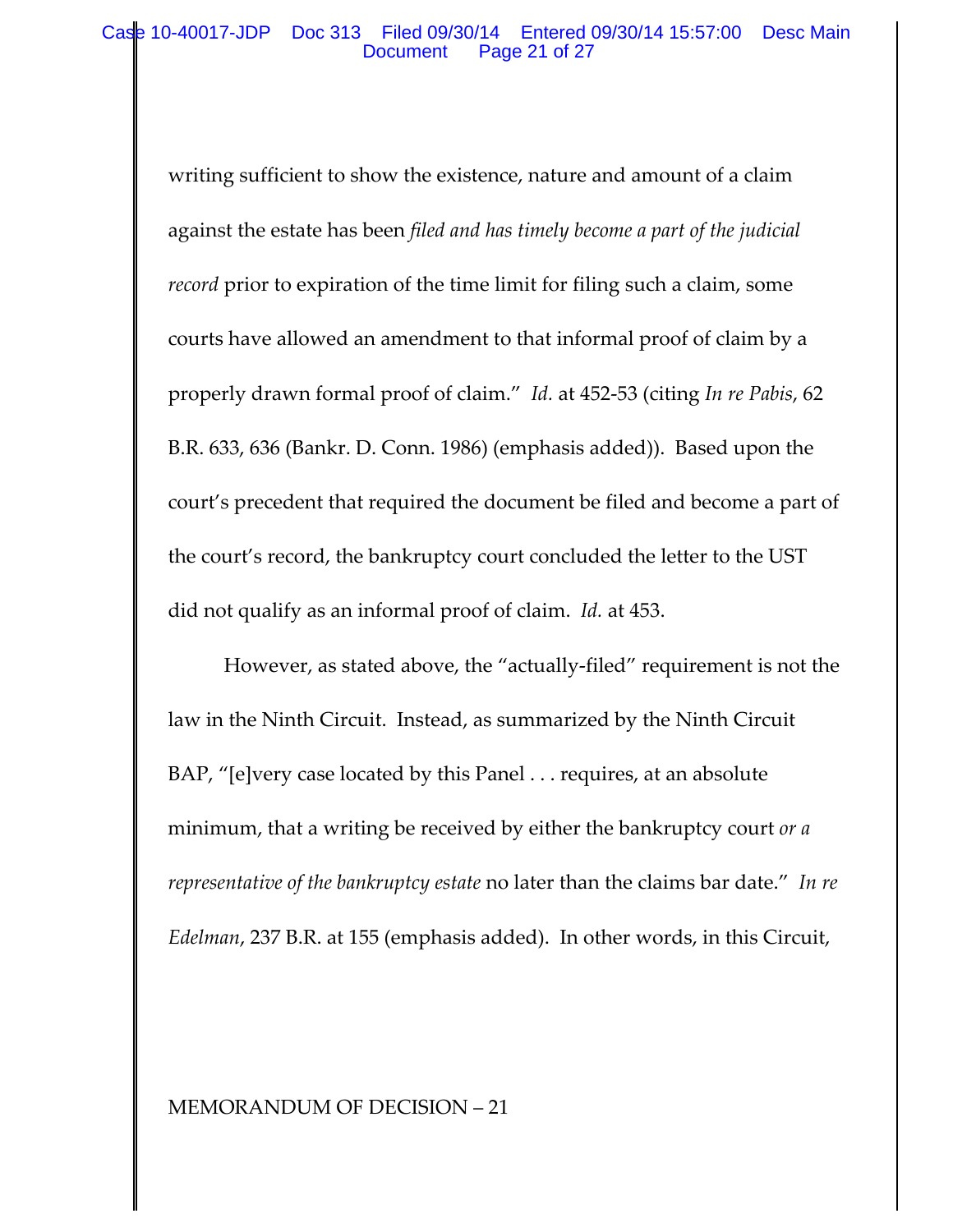### Case 10-40017-JDP Doc 313 Filed 09/30/14 Entered 09/30/14 15:57:00 Desc Main Document Page 22 of 27

letters or other communications to representatives of the bankruptcy estate, so long as the writing meets the other requirements for an informal proof of claim, can satisfy this prong of the test even though they were never filed with the court. *See In re Anderson‐Walker Indus., Inc.*, 798 F.2d at 1285; *In re Franciscan Vineyards, Inc.*, 597 F.2d at 183. But, again as noted by the Ninth Circuit BAP, "there appear[s] to be no cases addressing the issue of whether the United States Trustee is an estate representative for purposes of receiving an informal proof of claim . . . ." *In re Edelman*, 237 B.R. at 155.

Like the BAP, the Court is unable to locate binding authority on whether a written communication to the UST in a chapter 11 case can constitute an informal proof of claim. However, an Eighth Circuit case is instructive and applies an informal proof of claim test similar to one applied in this Circuit, and indeed does so relying on Ninth Circuit case law. In that case, a chapter 11 debtor listed a creditor in its schedules and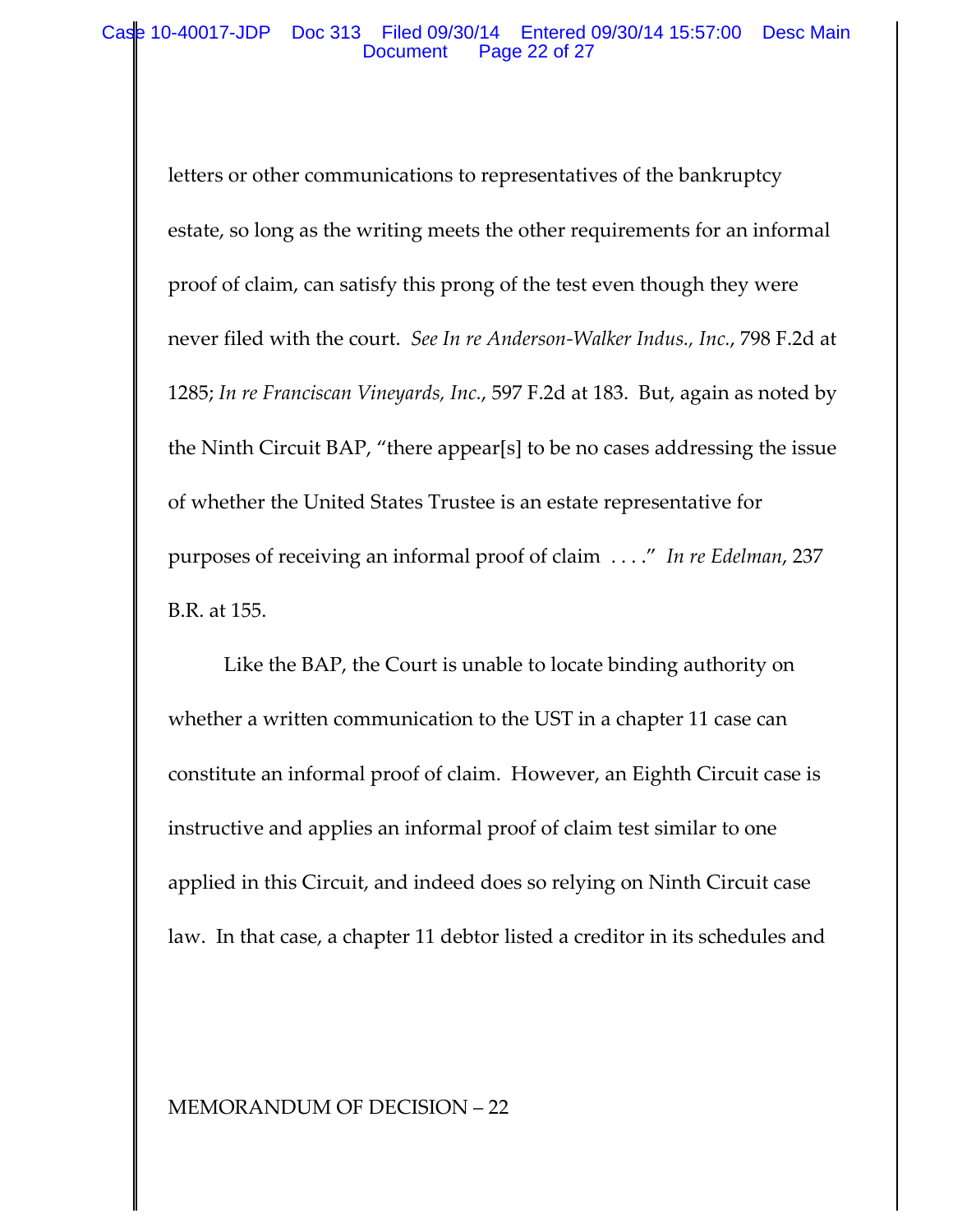### Case 10-40017-JDP Doc 313 Filed 09/30/14 Entered 09/30/14 15:57:00 Desc Main Document Page 23 of 27

the creditor "participated extensively in the [c]hapter 11 proceedings," but the creditor failed to file a proof of claim. *First Am. Bank & Trust of Minot v. Butler Machinery, Co. (In re Haugen Constr. Servs., Inc.)*, 876 F.2d 681, 682 (8th Cir. 1989) (per curiam). After the case was converted to one under chapter 7, and before the time for filing claims expired, the creditor's attorney sent a letter to the UST that set forth the amount and basis for the creditor's claim against the bankruptcy estate, asked that the UST appoint a competent case trustee, and requested that the UST forward the letter to the individual appointed. *Id.* The creditor did not file a formal proof of claim in the chapter 7 case. Even so, the bankruptcy court determined that the letter to the UST qualified as an informal proof of claim that could later be amended. *Id.* When another creditor appealed, the district court affirmed, as did the Eight Circuit, observing that:

"Great liberality in permitting amendments of claims in bankruptcy proceedings is proper, but the statute requiring that a proof of claim in writing be filed is clear, positive and unambiguous and it must not be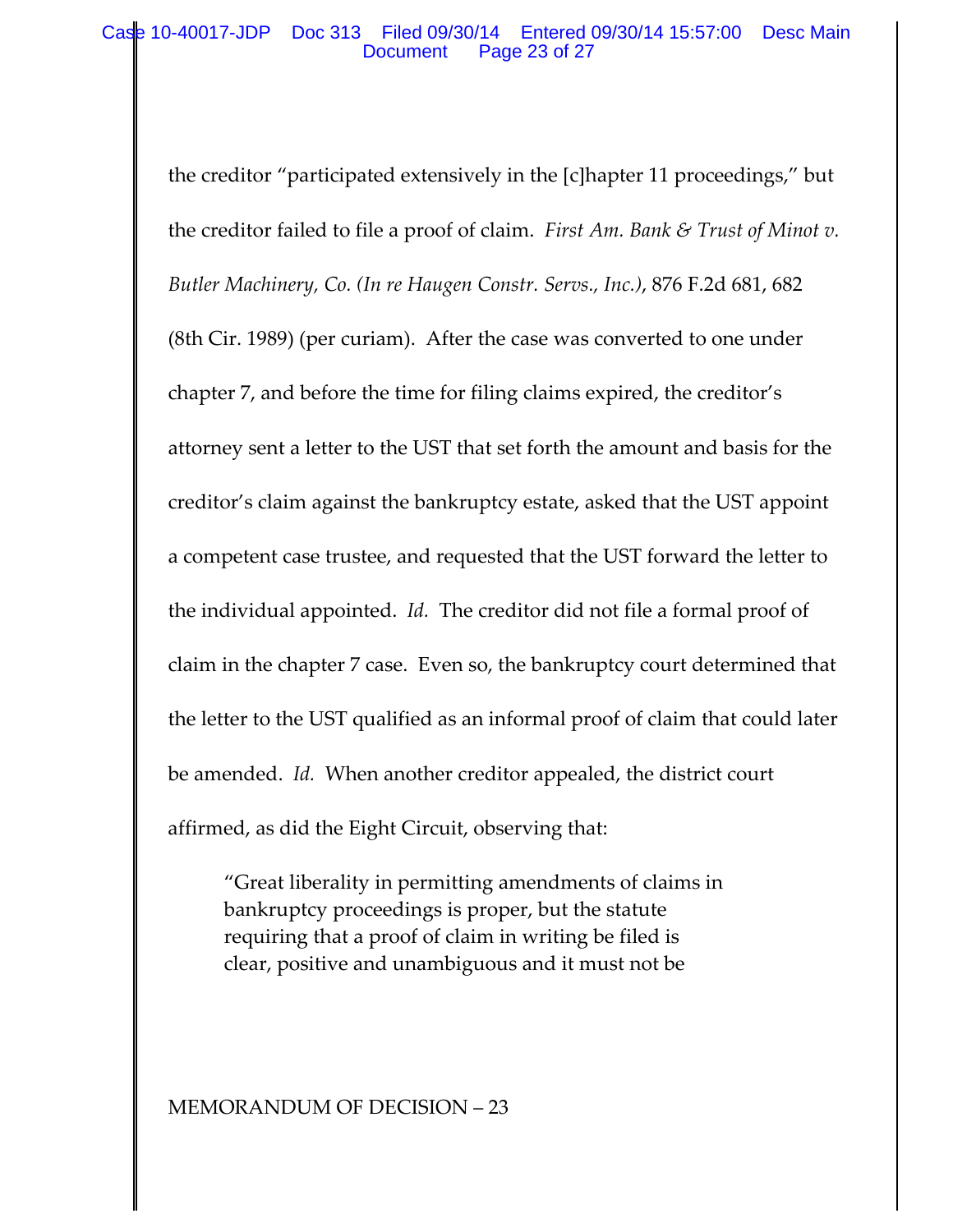nullified in the name of equity. If the record made within the statutory period, *formal or informal*, disclosed facts showing an assertion of a claim against the estate and an intention by the claimant to share in its assets, there would be a basis for the proposed amendment . . .  $^{\prime\prime}$ 

*Id.* (quoting *In re Donovan Wire & Iron Co.*, 822 F.2d 38, 39 (8th Cir. 1987) (per curiam) (emphasis in original)). The court cited to *In re Franciscan Vineyards, Inc.* for the proposition that a document need not be filed with the court to be an informal proof of claim. *Id.* Based upon this standard, the Eight Circuit held, "that [the creditor] sufficiently made an amendable proof of claim . . . [because the creditor] explicitly stated the nature and amount of its claim, and its desire to pursue that claim, in the letter it sent to the United States Trustee . . . . Moreover, [the creditor's] active participation throughout the earlier bankruptcy proceedings demonstrated [the creditor's] intent that the letter assert a claim." *Id.* (citing *In re Anderson‐Walker Indus., Inc.*, 798 F.2d at 1288).

Given the facts of this case, and based upon the Ninth Circuit's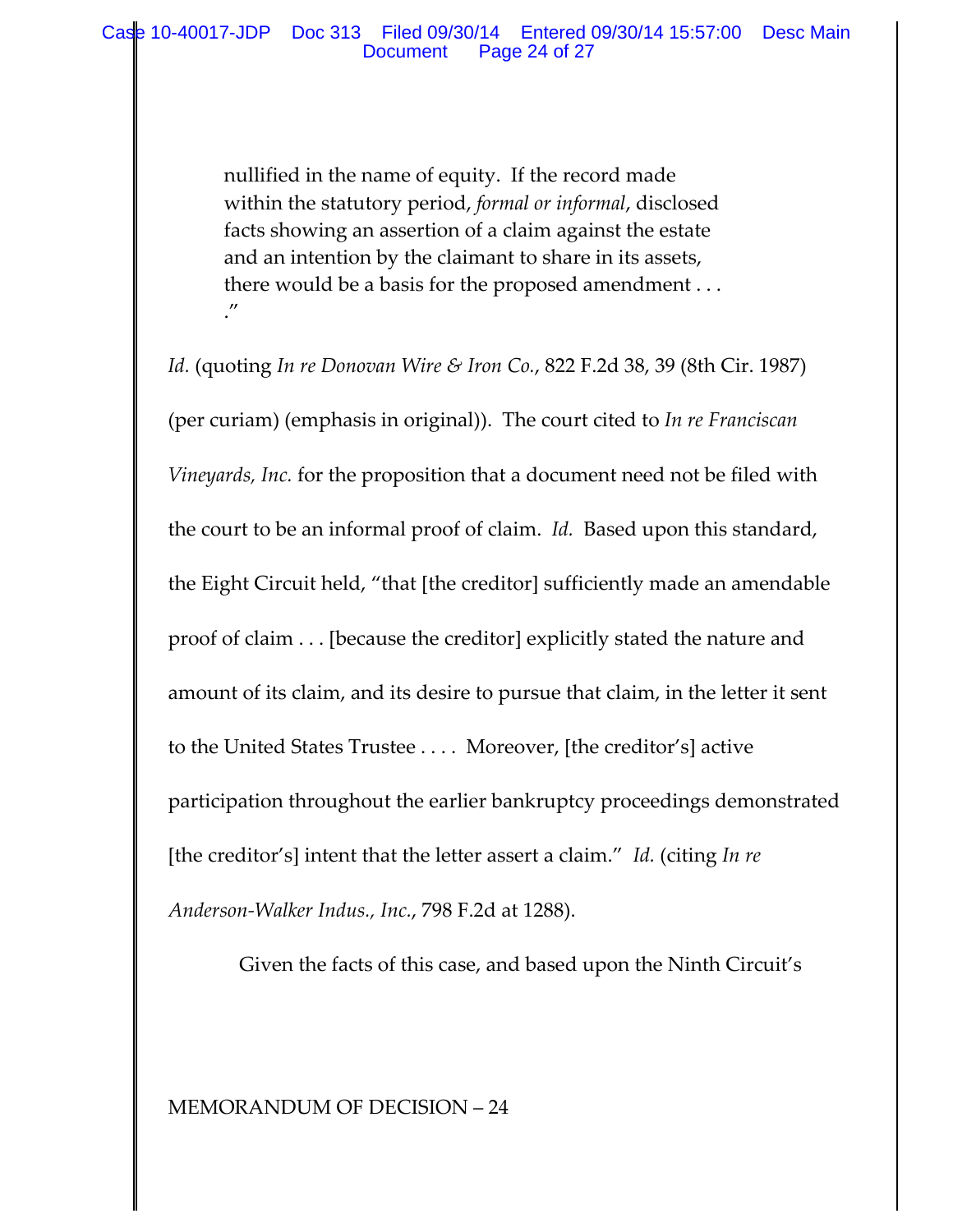liberal approach to what constitutes an informal proof of claim, the Court concludes that the UST is a "representative for purposes of receiving an informal proof of claim," and that the Declaration sent to the UST prior to the deadline for filing claims was sufficient to bring the claim "to the attention of the court."

## **B. Was the Informal Claim Properly Amended?**

 Even if the Declaration is sufficient to constitute an effective informal proof of claim, it does not contain all of the information required by the Rules for an allowed proof of claim. While a timely claim may be amended, as discussed above, a bankruptcy court need not allow such an amendment if to do so would prejudice another party. Here, Hilo argues it will suffer prejudice if the amendment is allowed because the amount it will receive from Trustee will be significantly diminished, from approximately twenty‐nine cents down to eleven cents on the dollar. In other words, if Marquee's claim is allowed, Hilo will receive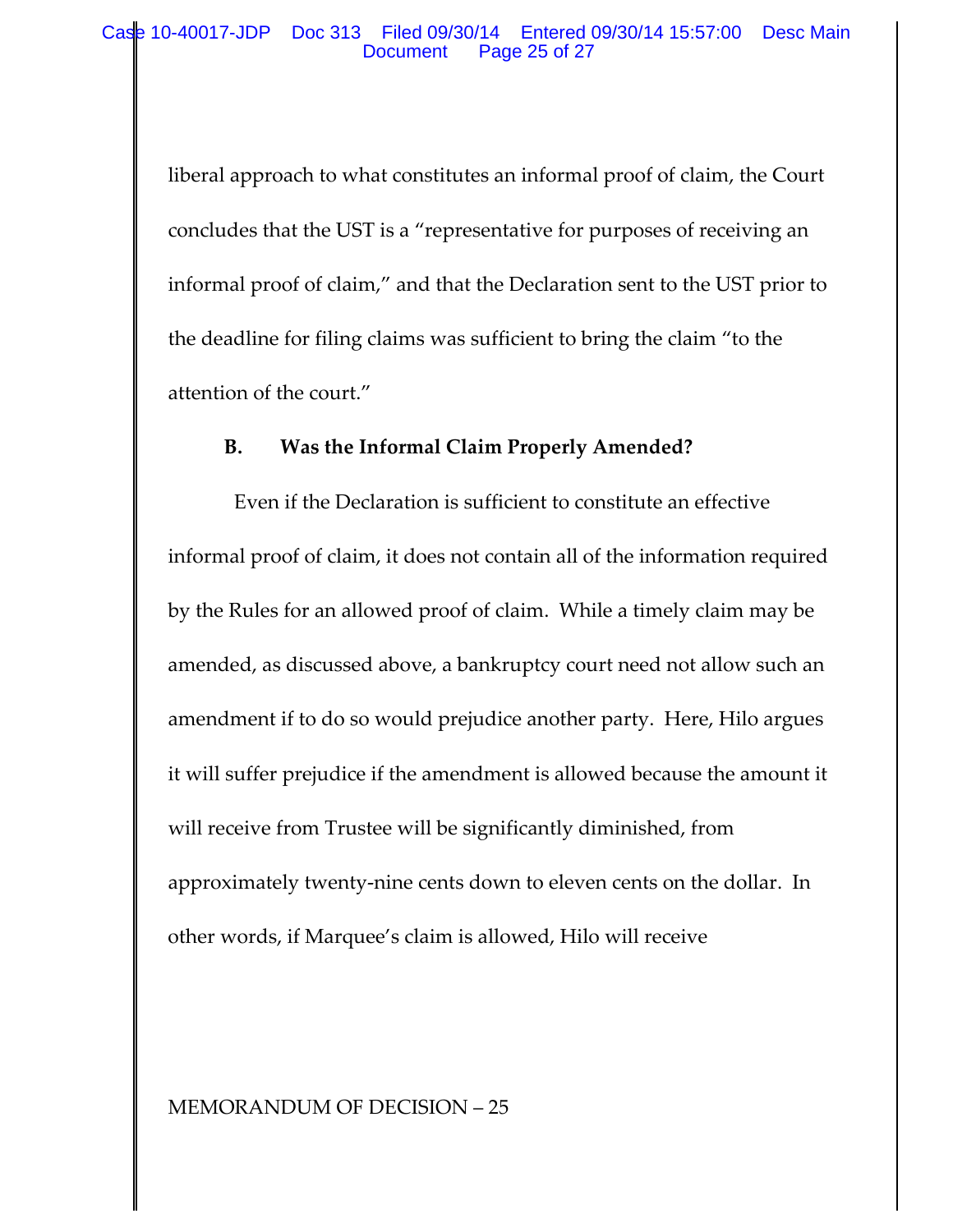approximately \$18,200 on its claim, as compared to approximately \$46,250 if Marquee does not share in distributions.

While the Court is sympathetic to Hilo's argument that its recovery in this case will be reduced, a mere reduction in the distribution is not sufficient prejudice to justify disallowing Marquee's amended claim. *See In re JSJF Corp.*, 344 B.R. at 102 (holding "prejudice requires more than simply having to litigate the merits of, or to pay a claim—there must be some legal detriment to the party opposing."); *In re Simplot*, 2014 WL 2112937, at 7 (explaining that "any time an untimely formal proof of claim is allowed to amend an informal proof of claim, it is entitled to treatment and distribution along with timely filed formal claims of other creditors. That, per force, dilutes the dividends the other creditors holding claims receive. Notwithstanding this inevitable effect, the 'prejudice' of dilution of distribution is not an element in the test for allowing an informal proof of claim. It is simply the natural consequence of such allowance.").